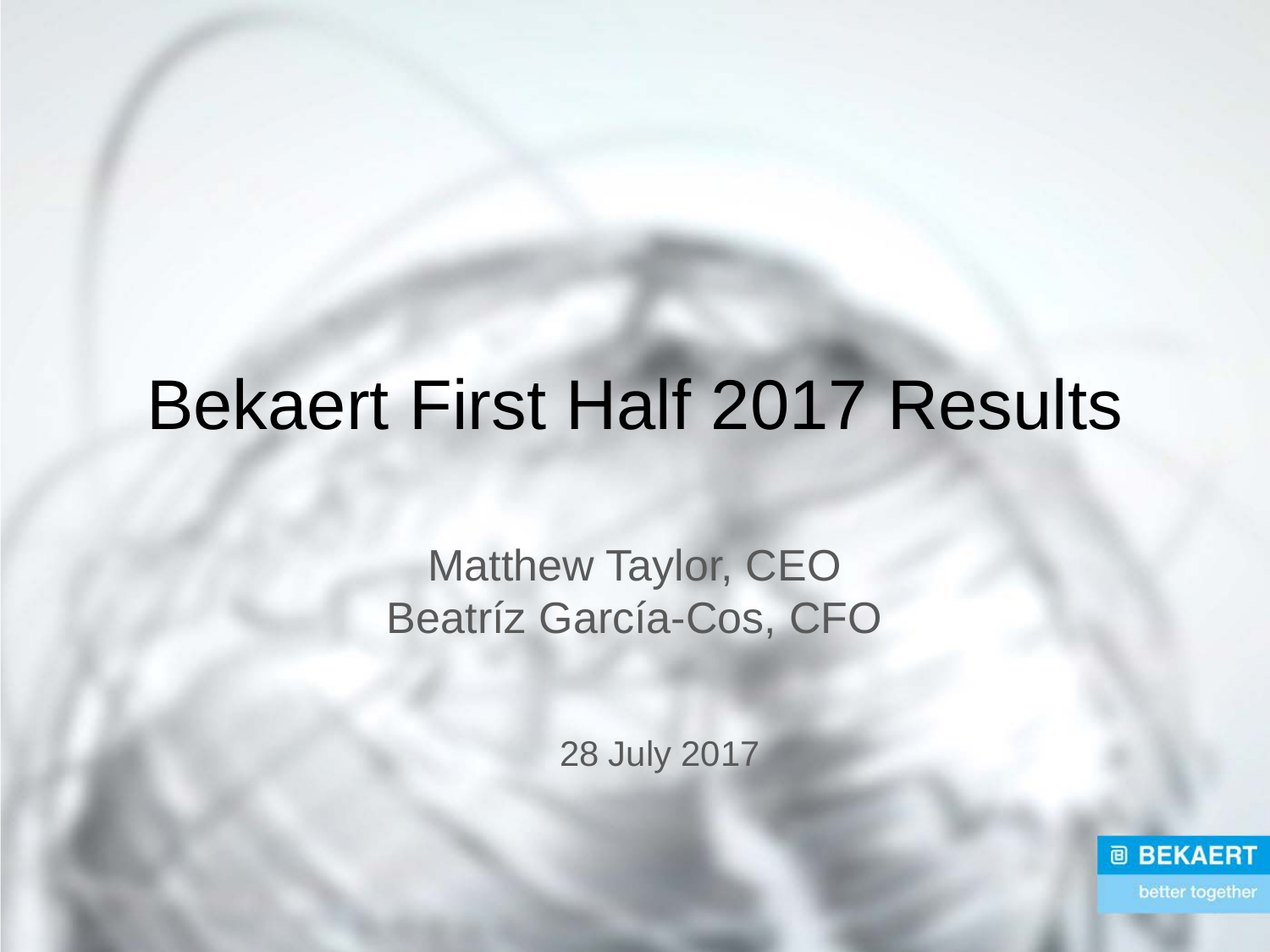- Consolidated sales of €2.1 billion (+15%) and combined sales of €2.4 billion (+14%)
- Underlying gross profit of  $\epsilon$  382 million (18% margin) compared with  $\epsilon$  347 million (19% margin)
- Underlying EBIT of €176 million (8.4% margin) compared with €157 million (8.6% margin)
- EBIT of €197 million (9.4% margin) compared with €143 million (7.9% margin)
- Underlying EBITDA of €277 million (13.2% margin) compared with €259 million (14.2%)
- EBITDA of €297 million (14.2% margin) compared with €242 million (13.3% margin)
- ROCE of 13.1% compared with 12.7% (underlying) and 14.6% versus 11.6% (reported)
- Net debt of  $\epsilon$  1 230 million. Net debt on underlying EBITDA was 2.2, unchanged from the same period last year and slightly up from 2.1 at year-end 2016.
- EPS: €1.53 compared with  $€0.59$



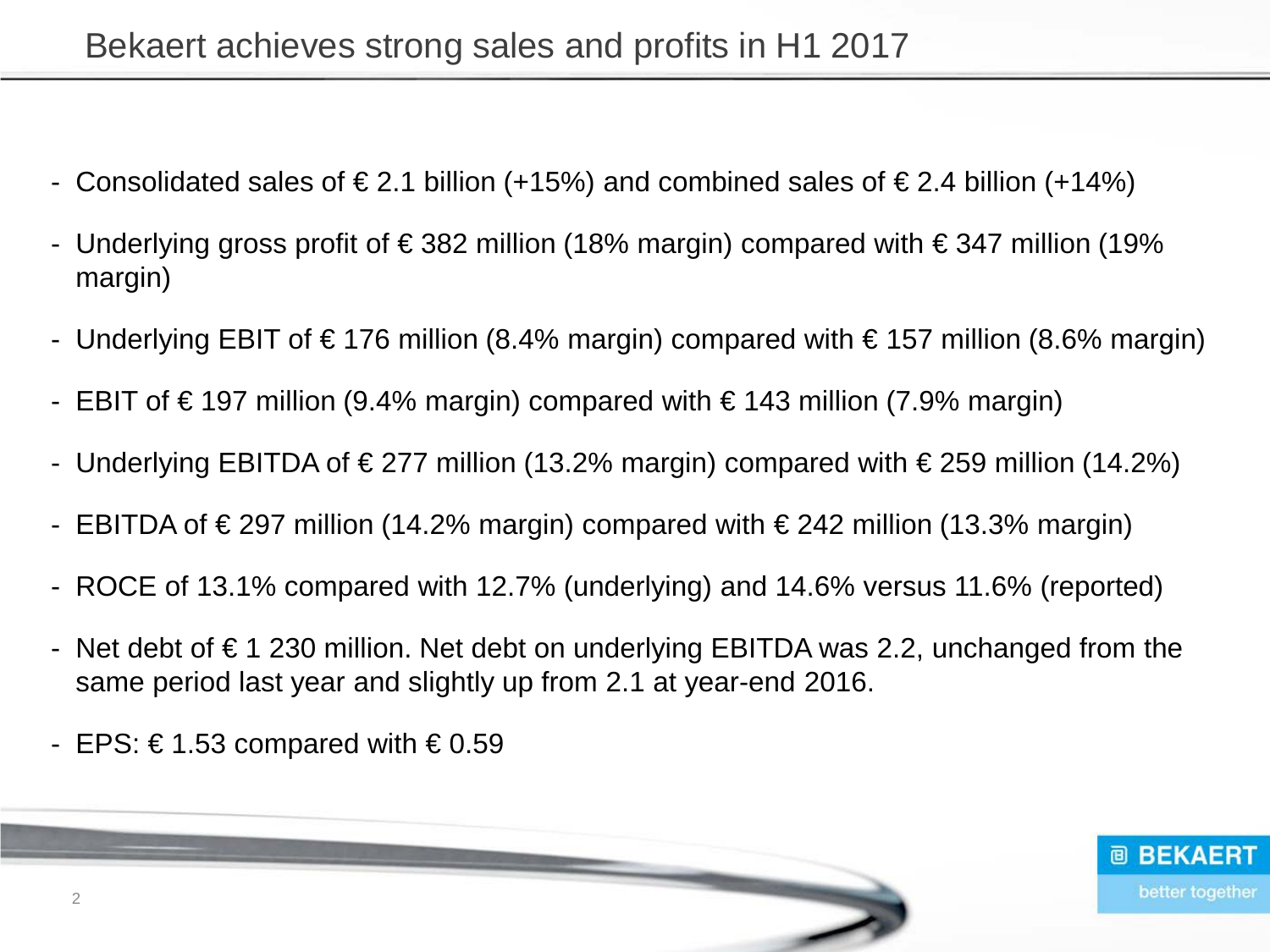#### Sales per segment first half 2017: consolidated and combined

|                      | <b>Consolidated sales</b> |          | <b>Combined sales</b>     |          |
|----------------------|---------------------------|----------|---------------------------|----------|
| <b>1st half 2017</b> | in millions of $\epsilon$ | variance | in millions of $\epsilon$ | variance |
| <b>EMEA</b>          | 653                       | $+7%$    | 646                       | $+6\%$   |
| <b>North America</b> | 287                       | $+9%$    | 287                       | $+9%$    |
| Latin America        | 356                       | $+8%$    | 692                       | $+9%$    |
| Asia Pacific         | 565                       | $+9%$    | 565                       | $+9%$    |
| <b>BBRG</b>          | 234                       | $+130%$  | 234                       | $+131%$  |
| <b>Total</b>         | 2 0 9 5                   | $+15%$   | 2 4 2 4                   | $+14%$   |



**Combined sales**

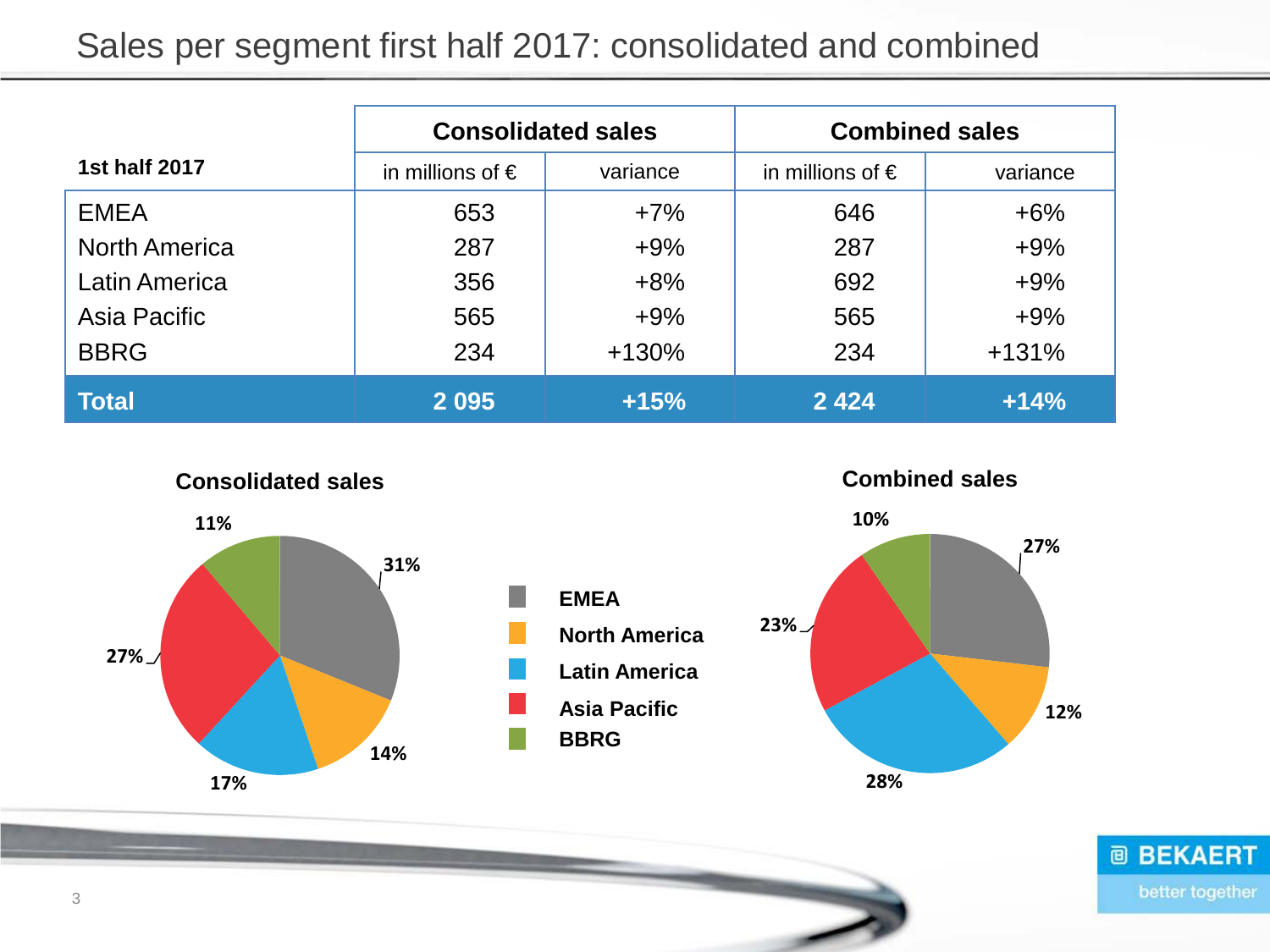#### Bekaert achieves strong sales and profits in H1 2017

Record first half consolidated sales: € 2 095 million, up 15% from H1 2016

- strong organic sales: +6.5%
- $-M&A: +6.5\%$
- favorable currency movements: +2%

| <b>Consolidated sales</b> | 1H 2016 | 1H 2017 |            | <b>Share Variance</b> | <b>Organic</b> | <b>FX</b>      | M&A            |
|---------------------------|---------|---------|------------|-----------------------|----------------|----------------|----------------|
| <b>EMEA</b>               | 608     | 653     | 31%        | $+7%$                 | $+7%$          | $\blacksquare$ |                |
| <b>North America</b>      | 264     | 287     | 14%        | $+9%$                 | $+6%$          | $+3%$          | $\blacksquare$ |
| <b>Latin America</b>      | 328     | 356     | 17%        | $+8%$                 | $+1\%$         | $+8%$          |                |
| Asia Pacific              | 517     | 565     | <b>27%</b> | $+9%$                 | $+10%$         | $-1%$          |                |
| <b>BBRG</b>               | 102     | 234     | 11%        | $+130%$               | $+7%$          | $+4%$          | $+119%$        |
| <b>Total</b>              | 1819    | 2 0 9 5 | 100%       | $+15%$                | $+6.5%$        | $+2%$          | $+6.5%$        |

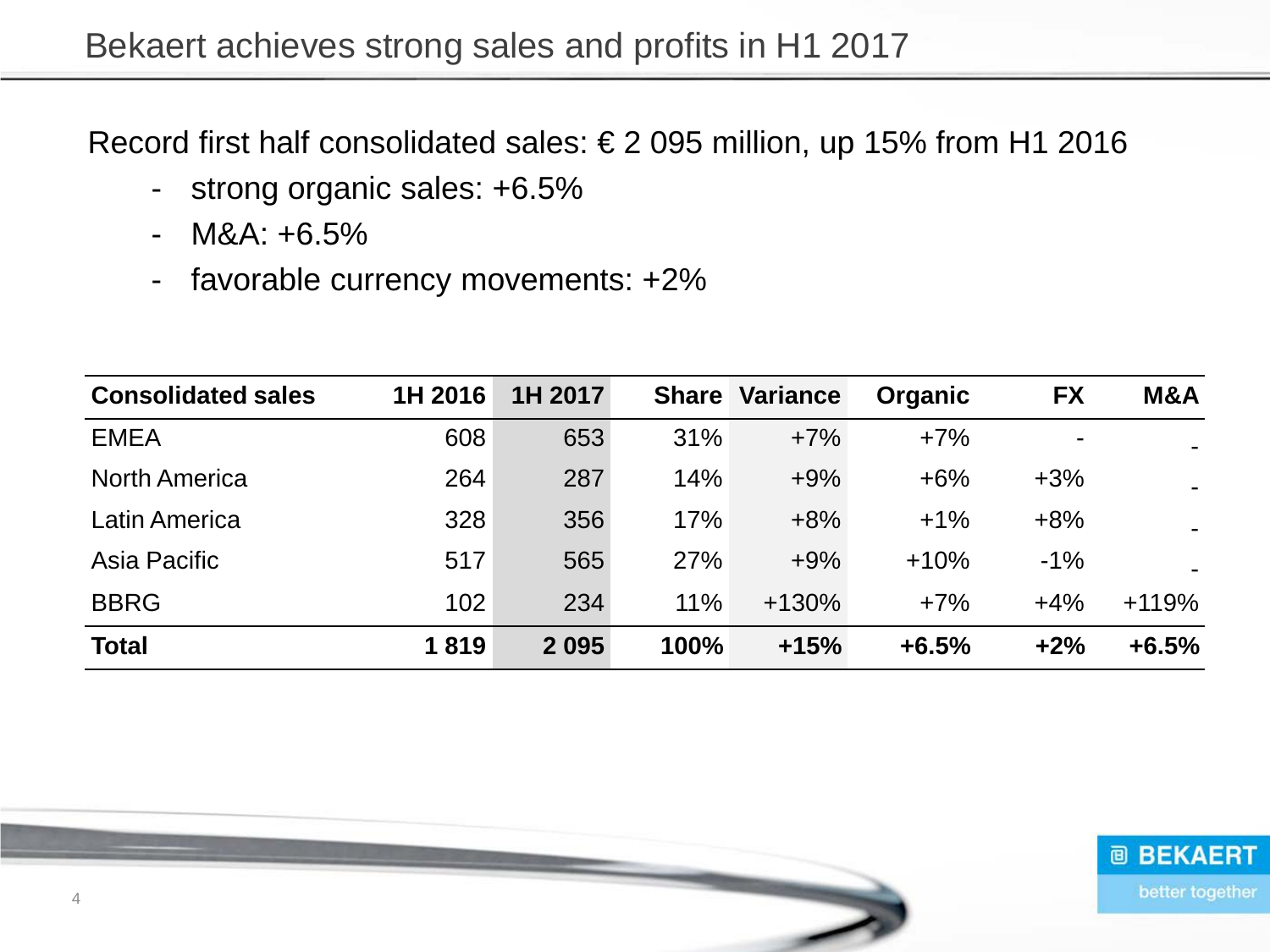#### Underlying EBIT: €176 million, up 12% at a margin of 8.4%

#### **The main factors contributing to the strong performance in H1 2017 were:**

- + firm demand from automotive, industrial steel wire and construction markets;
- + turn-around in profitability in North America;
- + incremental benefits from the transformation programs which all focus on creating value.

#### **The margin was slightly down from 8.6% in H12016 due to:**

- the incorporation of the Bridon activities at lower than average margins;
- increased difficulty in passing on wire rod price increases to customers;
- a deterioration of Latin American markets due to political and economic instability;
- tailing off demand at the end of Q2 due to stock reduction actions.

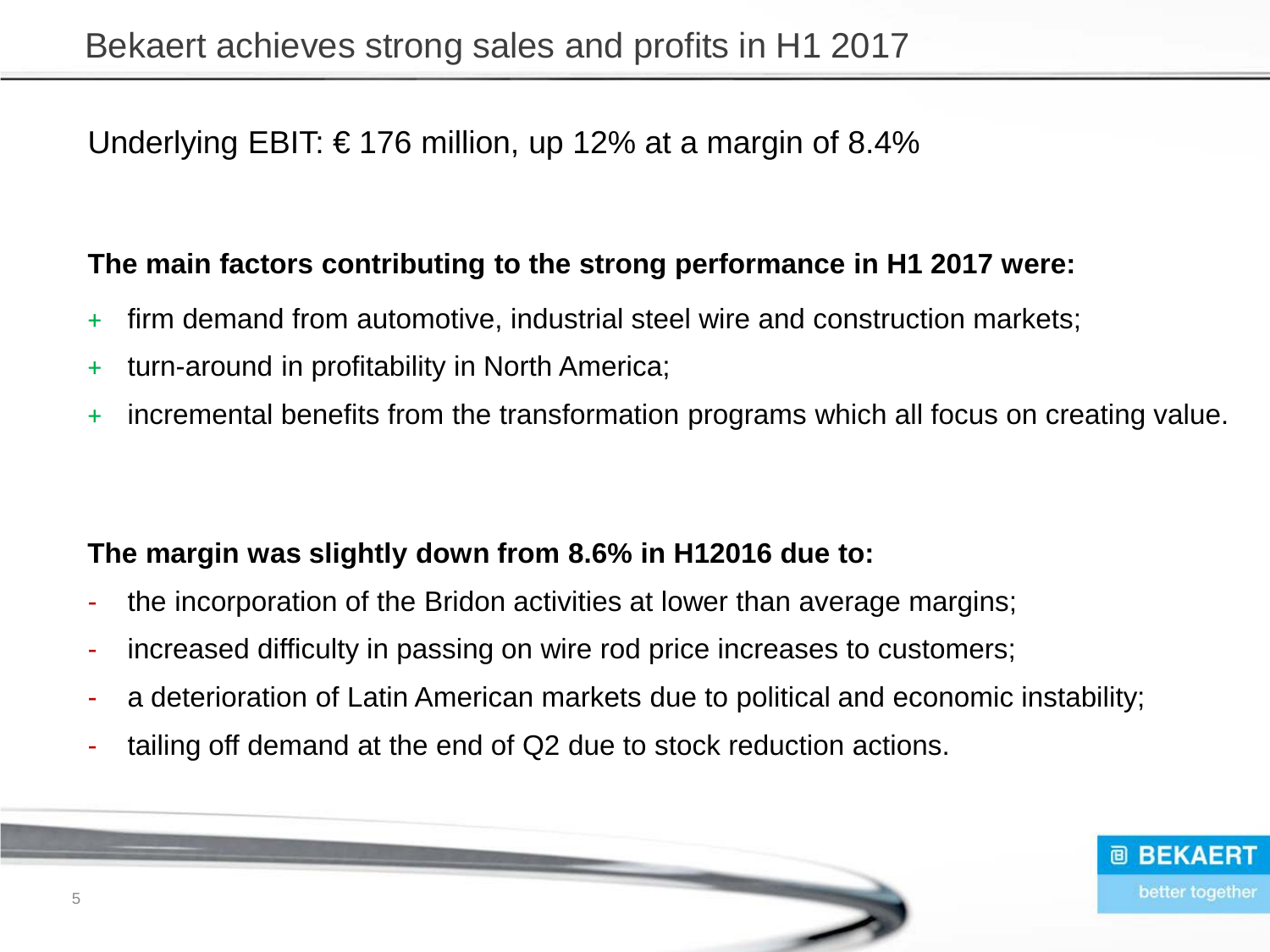#### EBIT-underlying bridge



<u> The State State Commercial Commercial Commercial Commercial Commercial Commercial Commercial Commercial Commercial Commercial Commercial Commercial Commercial Commercial Commercial Commercial Commercial Commercial Commer</u>

better together

**@ BEKAERT**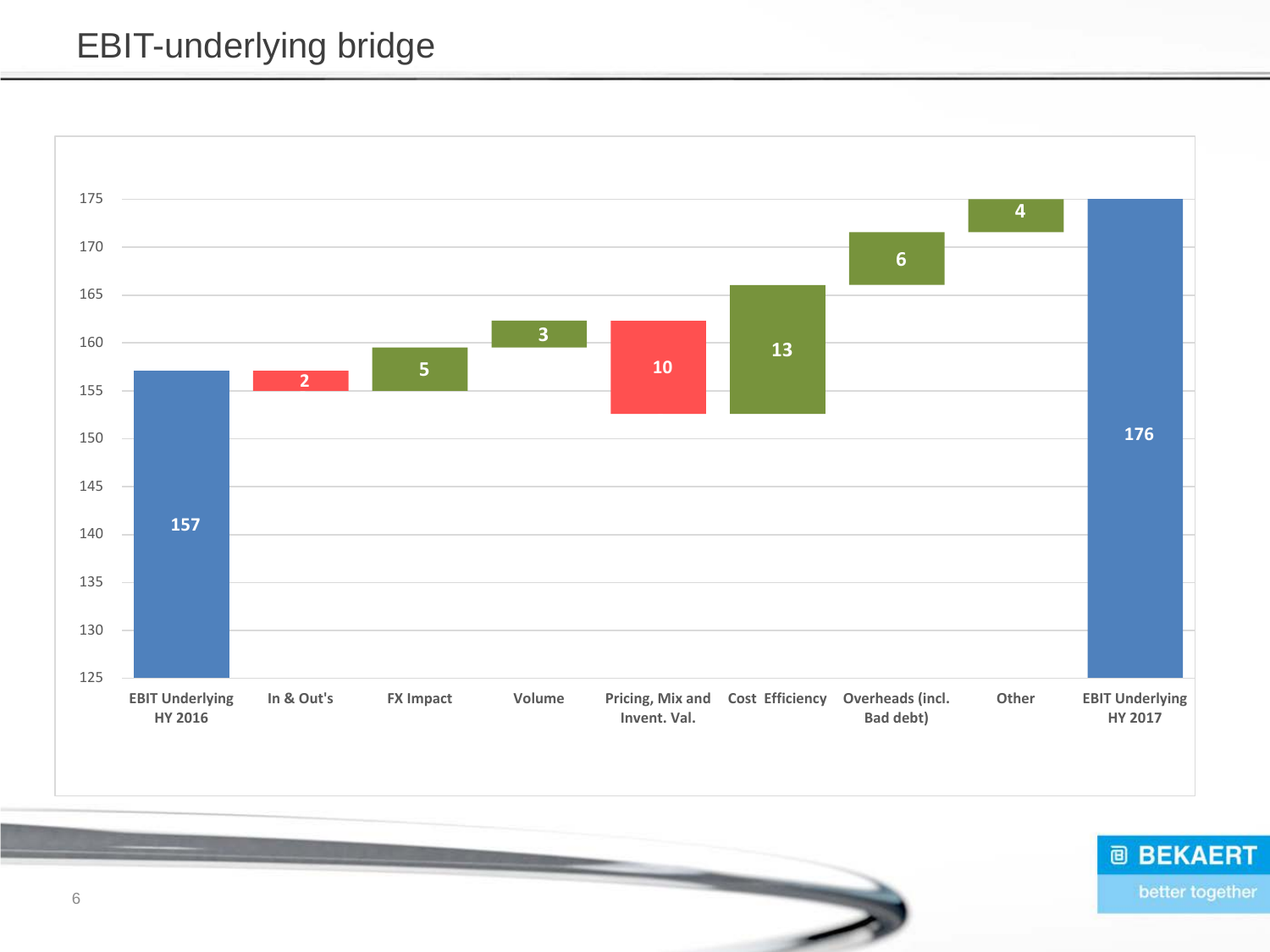- − In accordance with ESMA guidance on non-GAAP measures, terminology has been adapted to indicate clearly the difference in measures used; what was called "REBIT" formerly, is now referred to as "underlying EBIT".
- − One-off items, formerly called 'non-recurring items' are presented by function (cost of sales, selling, administrative, R&D).



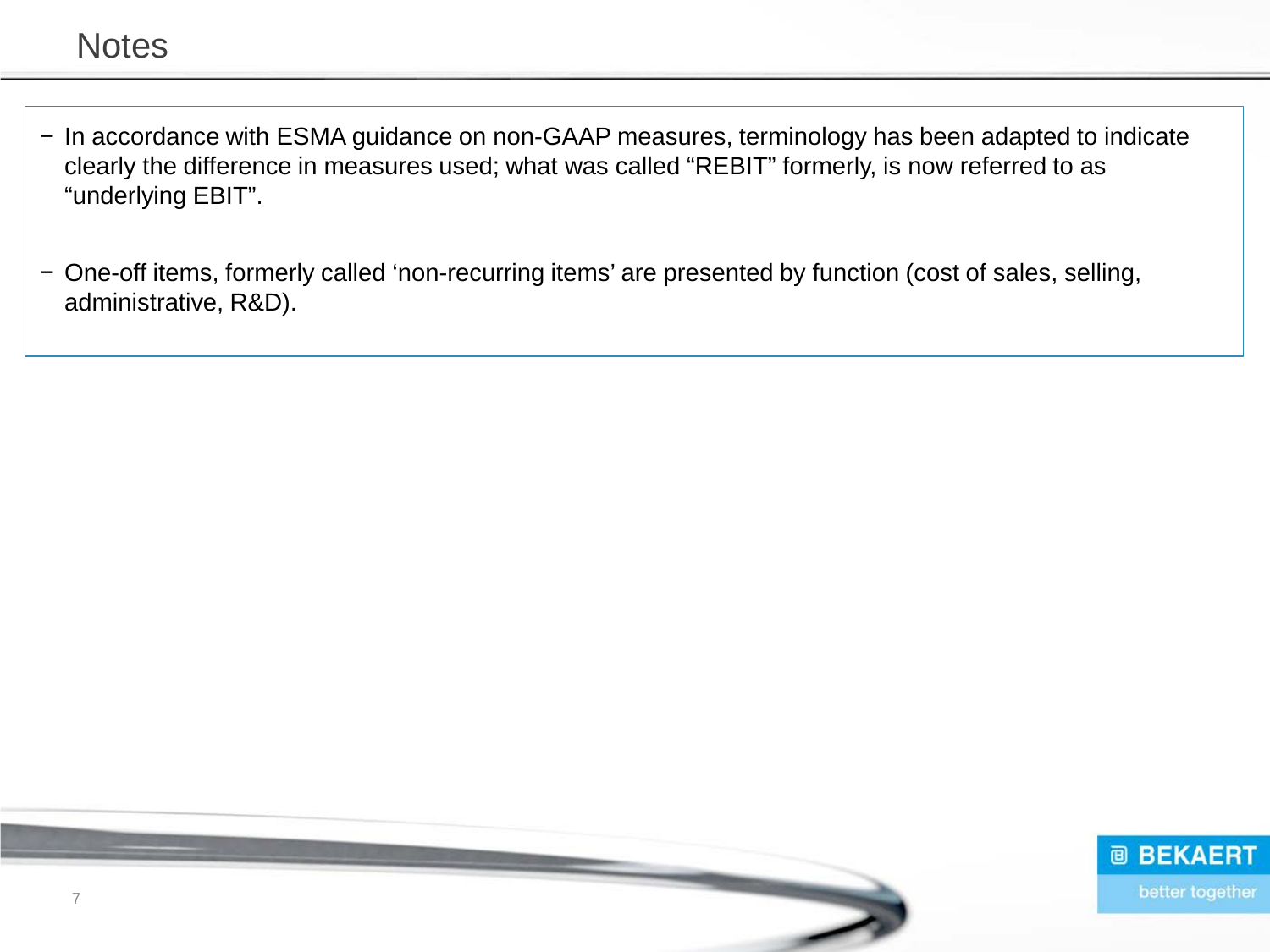|                      | <b>Underlying</b> |         | <b>Reported</b> |         |
|----------------------|-------------------|---------|-----------------|---------|
| (in mio $\epsilon$ ) | 1H 2016           | 1H 2017 | 1H 2016         | 1H 2017 |
| <b>Sales</b>         | 1819              | 2 0 9 5 | 1819            | 2 0 9 5 |
| Cost of sales        | $-1472$           | $-1714$ | $-1478$         | $-1717$ |
| <b>Gross profit</b>  | 347               | 382     | 341             | 378     |

- − Sales growth of 15 % reflecting:
	- +1 % organic volume growth
	- +5.5 % net of passed-on higher wire rod prices and price-mix
	- +6.5 % incremental sales from the Bridon merger
	- +2% positive impact of exchange rate movements.
- − Gross Profit growth of € 35 million (+10%) resulting in a margin of 18.2%, mainly reflecting
	- The contribution of last year's merger with Bridon : +€ 23 million
	- And the impact from exchange rates :  $+ \in 12$  million



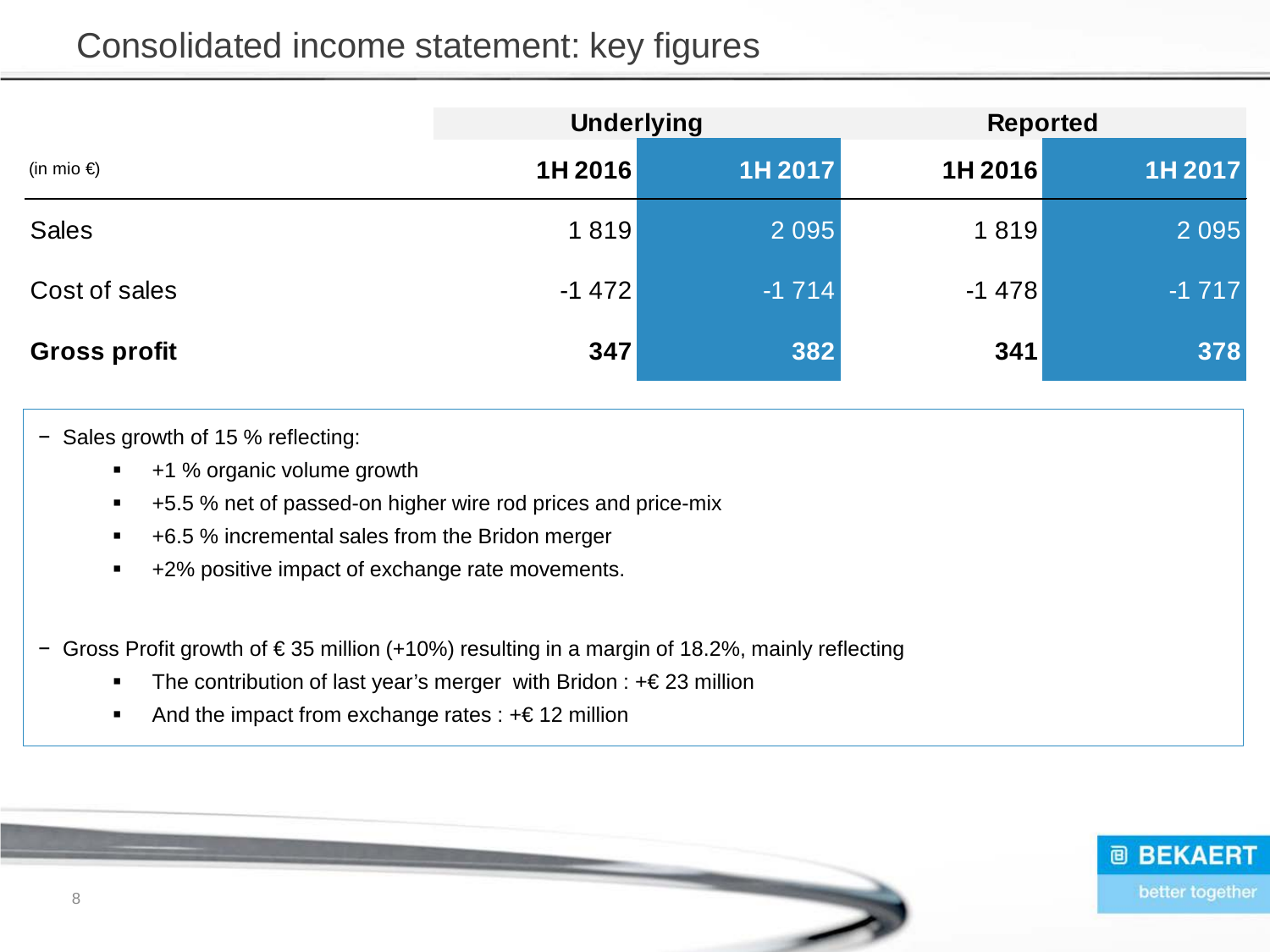|                                      | <b>Underlying</b> |                | <b>Reported</b> |         |
|--------------------------------------|-------------------|----------------|-----------------|---------|
| (in mio $\epsilon$ )                 | 1H 2016           | 1H 2017        | 1H 2016         | 1H 2017 |
| <b>Gross profit</b>                  | 347               | 382            | 341             | 378     |
| Selling expenses                     | $-83$             | $-95$          | $-83$           | $-95$   |
| Administrative expenses              | $-73$             | $-80$          | $-80$           | $-81$   |
| R&D expenses                         | $-32$             | $-32$          | $-31$           | $-32$   |
| Other operating revenue and expenses | $-3$              | $\overline{2}$ | $-4$            | 27      |
| <b>EBIT</b>                          | 157               | 176            | 143             | 197     |

− Overheads as a percentage on sales dropped from 10.3% to 9.9%

- − The increase in selling expenses (€ 12.8 million) reflects to a large extent the impact of M&A (€ 9.4 million) and adverse FX effects ( $\in$  1.8 million), partly offset by a net reversal in bad debt allowances ( $\in$ -2.6 million).
- − The administrative expenses increased by almost € 8 million; the increase stems from the impact of M&A (€ 14.6 million), partially offset by the fact that last year included some one-off items (€ 7.0 million) and by cost control measures in the current year.
- The small increase in the R&D expenses was M&A-related.
- − Reported other operating results increased by € 30.6 million, mainly reflecting the result on the divestment of 55.5% of the shares in the formerly wholly-owned subsidiary in Sumaré ( $\epsilon$ 25.1 million) (\*)

(\*) *The final result is lower than the initial estimate communicated at the transaction date due to a consolidation adjustment relating to the fair valuation of the retained interest and due to variances between estimated and actual net assets disposed.*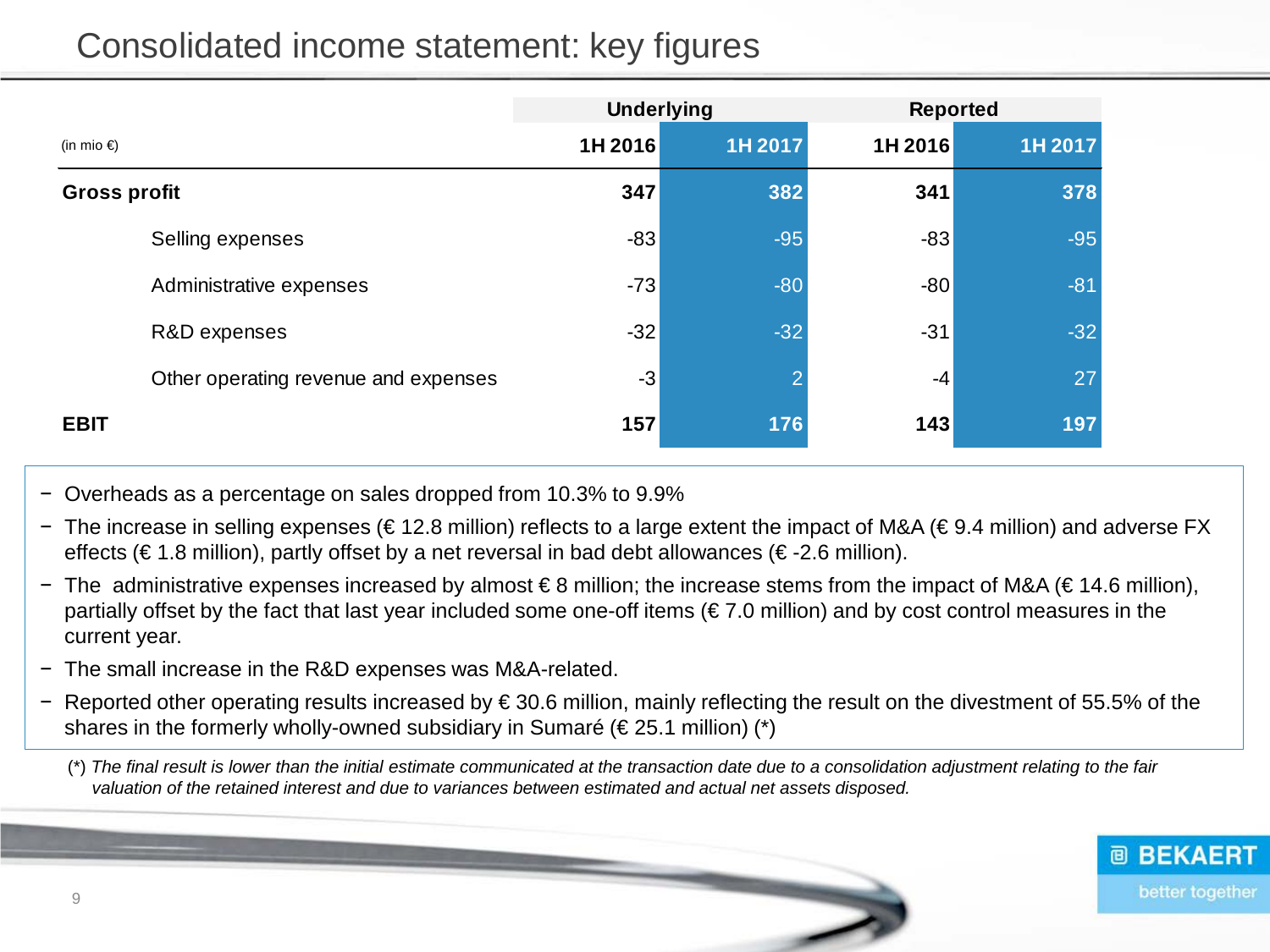| (in mio $\epsilon$ ) |         | <b>Underlying</b> | <b>Reported</b> |         |  |
|----------------------|---------|-------------------|-----------------|---------|--|
|                      | 1H 2016 | 1H 2017           | 1H 2016         | 1H 2017 |  |
| <b>EBIT</b>          | 157     | 176               | 143             | 197     |  |
| <b>EBIT</b> margin   | 8.6%    | 8.4%              | 7.9%            | 9.4%    |  |
| <b>EBITDA</b>        | 259     | 277               | 242             | 297     |  |
| <b>EBITDA</b> margin | 14.2%   | 13.2%             | 13.3%           | 14.2%   |  |
| <b>ROCE</b>          | 12.7%   | 13.1%             | 11.6%           | 14.6%   |  |

#### **Underlying EBIT :**

- − Underlying EBIT increased by € 19 million (up 12%) to € 176 million at a margin of 8.4%, despite the integration of the Bridon activities
- − Depreciation and amortization remain at a level of € 100 million on a half year basis.
- − ROCE increased to 13.1 % driven by the increase in the underlying EBIT (Capital Employed of the Bridon merger already reflected in the balance sheet of half year 2016).

#### **EBIT :**

− EBIT includes a € 25.1 million result on the divestment of 55.5% of the shares in the formerly wholly-owned subsidiary in Sumaré, partly offset by expenses related to previously announced restructuring programs ( $\epsilon$ 4.1 million).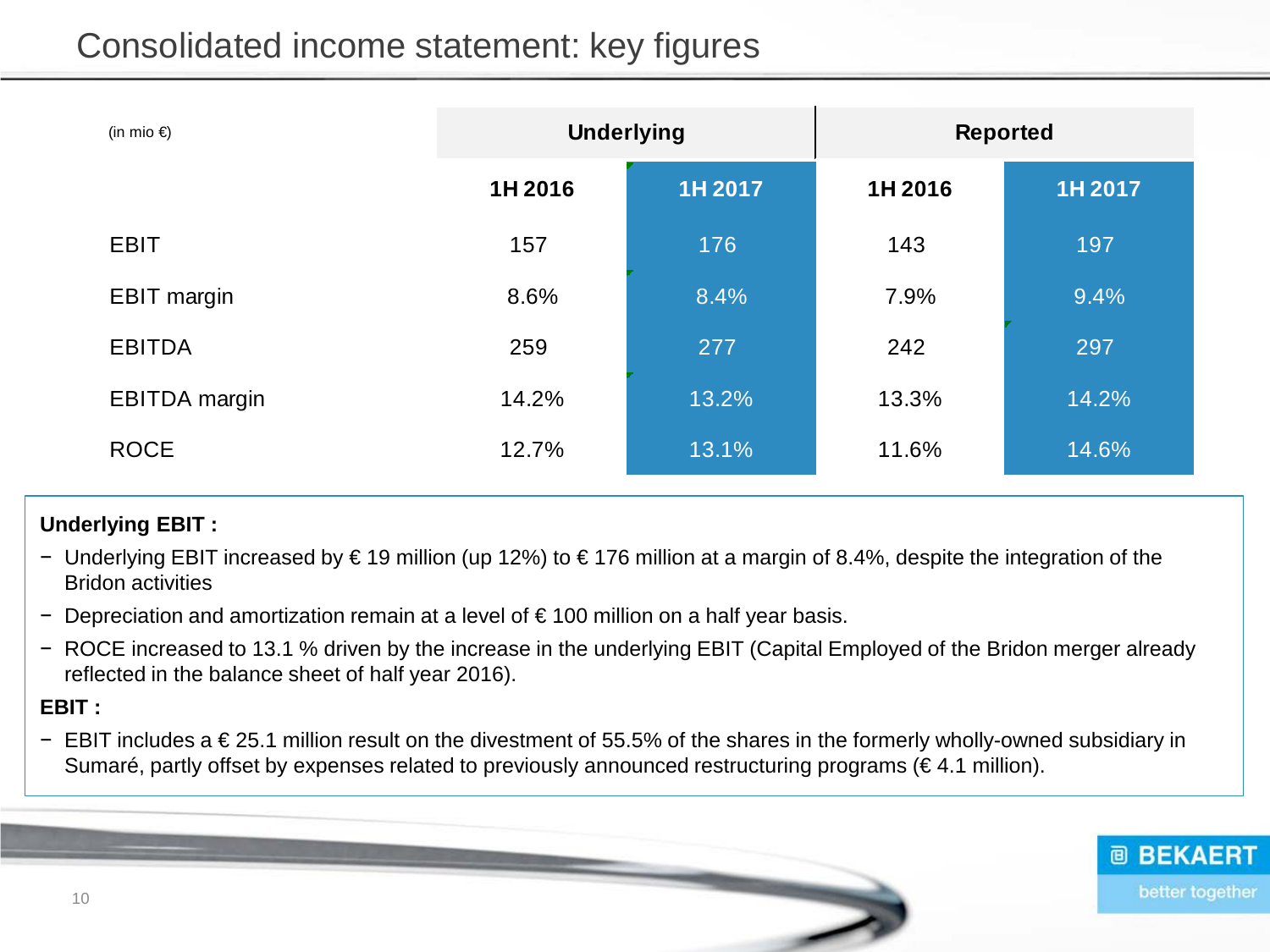## Segment reporting: EMEA

| (in mio $\epsilon$ )                                | <b>Underlying</b> |         | <b>Reported</b> |         |
|-----------------------------------------------------|-------------------|---------|-----------------|---------|
|                                                     | 1H 2016           | 1H 2017 | 1H 2016         | 1H 2017 |
| <b>Consolidated sales</b>                           | 608               | 653     | 608             | 653     |
| <b>EBIT</b>                                         | 81                | 81      | 74              | 80      |
| <b>EBIT</b> margin                                  | 13.3%             | 12.3%   | 12.1%           | 12.3%   |
| Depreciation, amortization<br>and impairment losses | 30                | 31      | 30              | 31      |
| <b>EBITDA</b>                                       | 111               | 111     | 104             | 111     |
| <b>EBITDA</b> margin                                | 18.2%             | 17.1%   | 17.1%           | 17.0%   |
| <b>ROCE</b>                                         | 24.8%             | 24.1%   | 22.6%           | 23.9%   |

− Sales increase of 7.4%, resulting from an organic volume growth (+4.0%), a small positive currency impact (+0.3%) and the aggregate of price/mix effects and higher wire rod prices (+3.2%).

− Strong sales with volume increases in all segments except Specialty Wires.

− Underlying EBIT margin at the 2016 full year level.



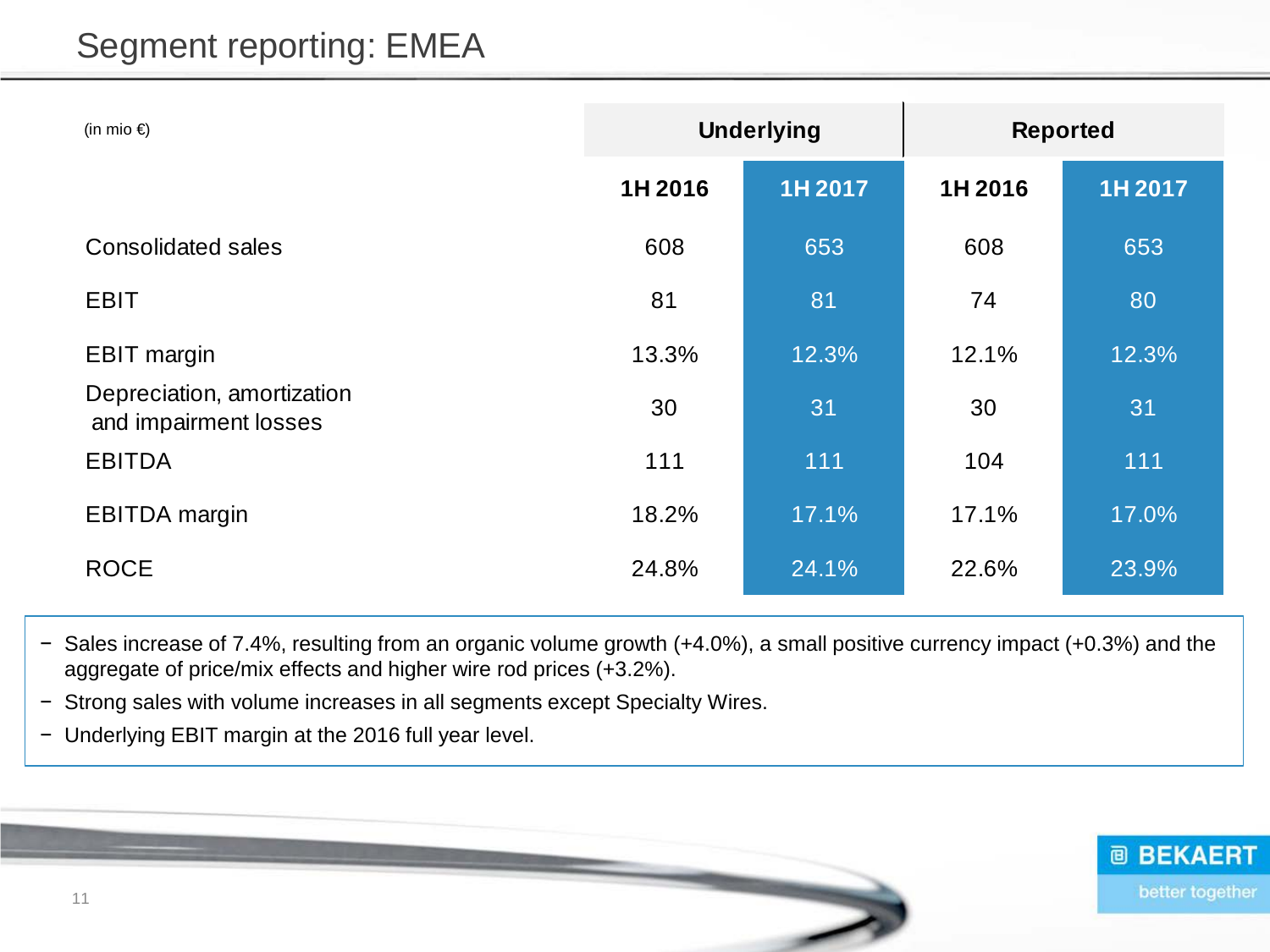## Segment reporting: North America

| (in mio $\epsilon$ )                                | <b>Underlying</b> |                | <b>Reported</b> |                |
|-----------------------------------------------------|-------------------|----------------|-----------------|----------------|
|                                                     | 1H 2016           | 1H 2017        | 1H 2016         | 1H 2017        |
| <b>Consolidated sales</b>                           | 264               | 287            | 264             | 287            |
| <b>EBIT</b>                                         | 13                | 21             | 13              | 21             |
| <b>EBIT</b> margin                                  | 5.0%              | 7.2%           | 5.0%            | 7.2%           |
| Depreciation, amortization<br>and impairment losses | 6                 | $\overline{7}$ | $6\phantom{1}$  | $\overline{7}$ |
| <b>EBITDA</b>                                       | 19                | 28             | 19              | 28             |
| <b>EBITDA</b> margin                                | 7.4%              | 9.6%           | 7.4%            | 9.6%           |
| <b>ROCE</b>                                         | 12.7%             | 17.9%          | 12.7%           | 17.9%          |

− Sales increased by 8.7%, mainly due the aggregate of price/mix effects and higher wire rod prices (+4.5%) and a positive currency impact (+3.0%), while the organic volume growth was modest (+ 1.1%).

− Strong increase in EBIT, especially in Rubber Reinforcement and Specialty Wires.

− As a result, the margin on sales increased to 7.2% and ROCE improved significantly to 17.9%.

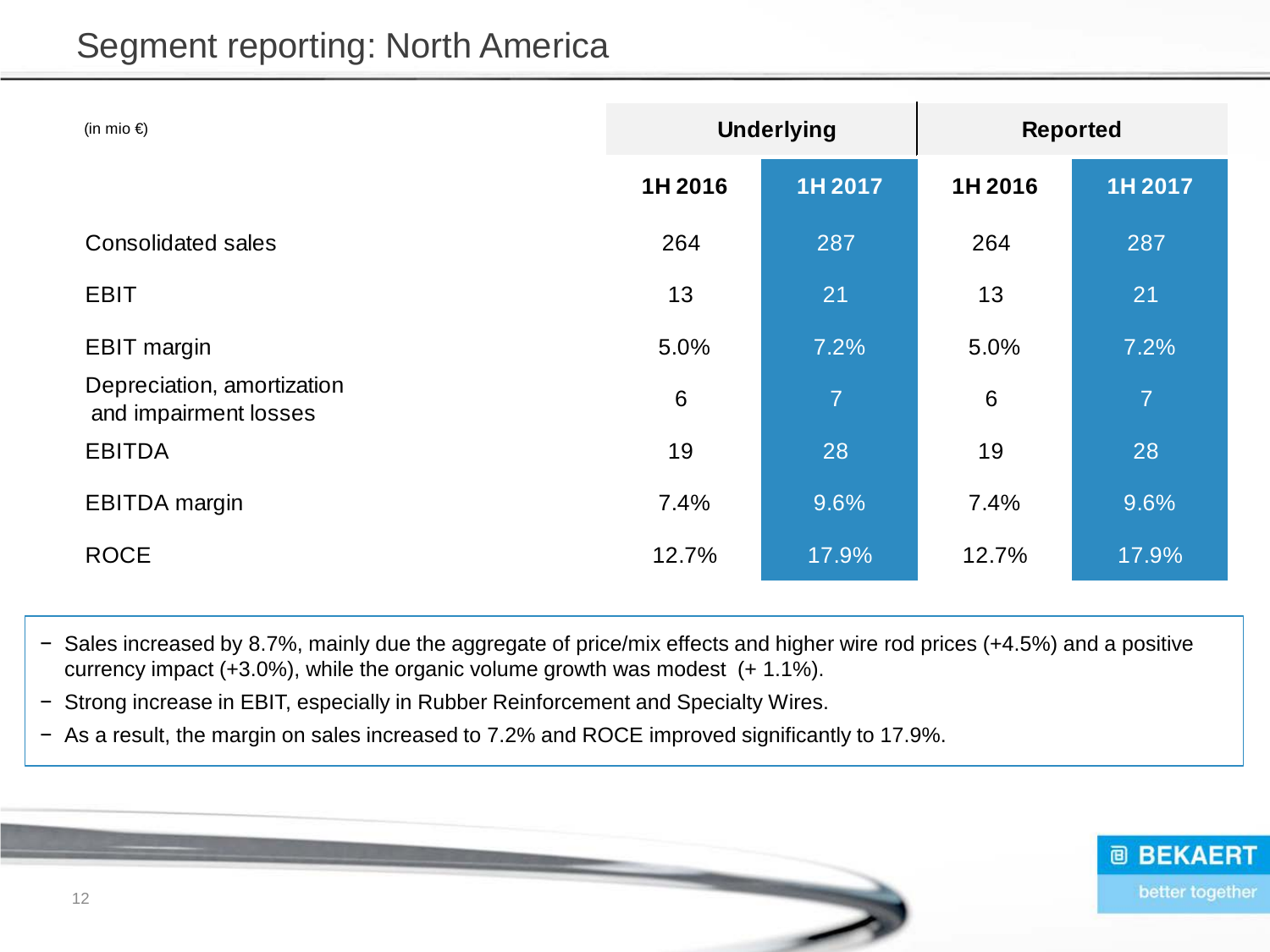| (in mio $\epsilon$ )                                |         | <b>Underlying</b> |         | <b>Reported</b> |
|-----------------------------------------------------|---------|-------------------|---------|-----------------|
|                                                     | 1H 2016 | 1H 2017           | 1H 2016 | 1H 2017         |
| <b>Consolidated sales</b>                           | 328     | 356               | 328     | 356             |
| <b>EBIT</b>                                         | 33      | 28                | 32      | 54              |
| <b>EBIT</b> margin                                  | 9.9%    | 8.0%              | 9.9%    | 15.1%           |
| Depreciation, amortization<br>and impairment losses | 13      | 11                | 13      | 11              |
| <b>EBITDA</b>                                       | 45      | 40                | 45      | 65              |
| <b>EBITDA</b> margin                                | 13.8%   | 11.1%             | 13.7%   | 18.2%           |
| <b>ROCE</b>                                         | 16.3%   | 16.9%             | 16.2%   | 32.1%           |

− Sales increased by 8.4% as a result of currency impacts (+7.6%), and the aggregate of price/mix effects and higher wire rod prices (+3.3%), while volume was 2.5% down.

− Weaker EBIT reflecting the overall economical and political uncertainties and increased price pressure due to imports benefiting from stronger currencies.

− Reported EBIT includes the result on the divestment of 55.5% shares in the Sumaré plant in Brazil.

− Underlying ROCE improved to 16.9%.

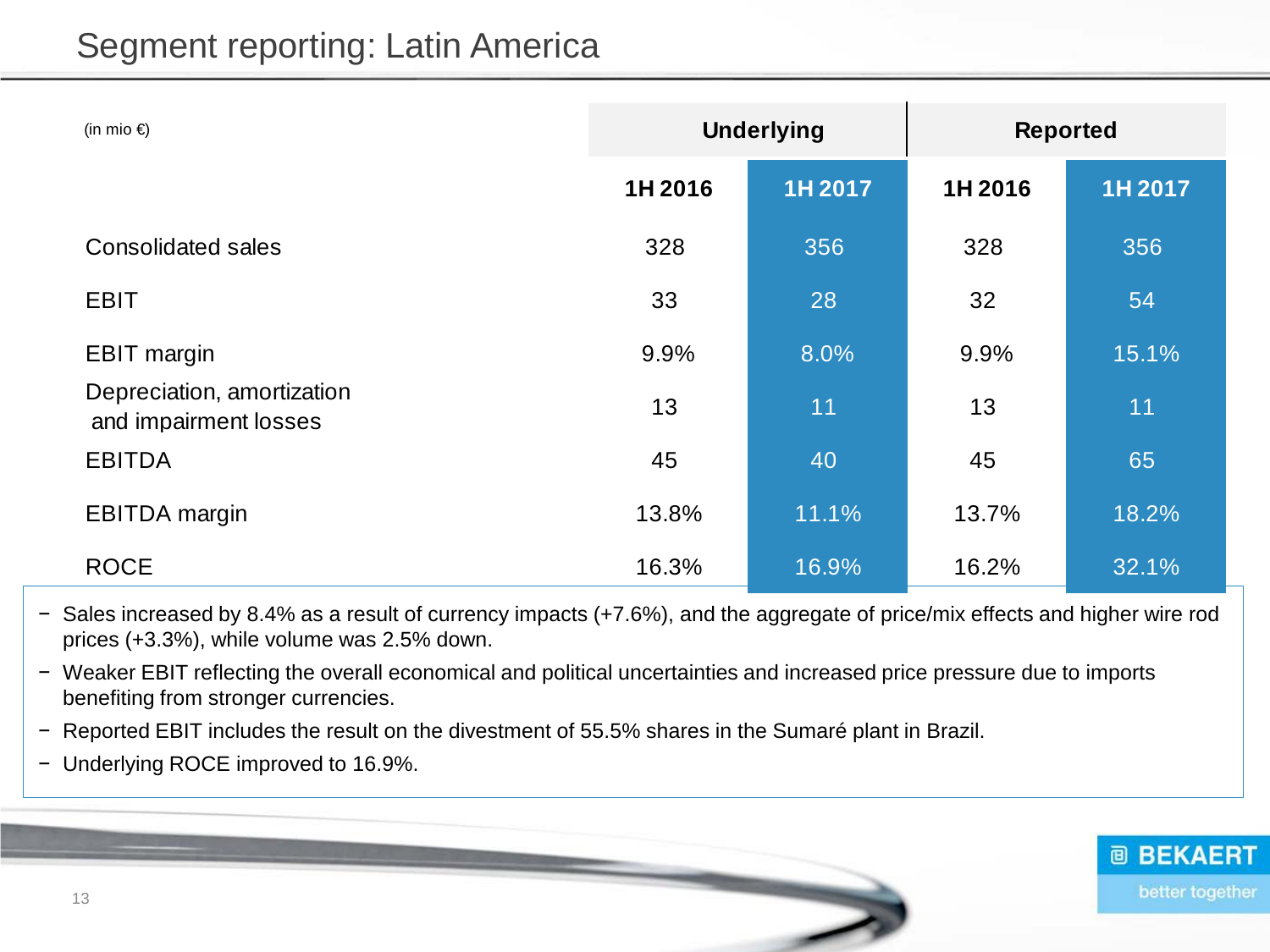| (in mio $\epsilon$ )                                | <b>Underlying</b> |         | <b>Reported</b> |         |
|-----------------------------------------------------|-------------------|---------|-----------------|---------|
|                                                     | 1H 2016           | 1H 2017 | 1H 2016         | 1H 2017 |
| <b>Consolidated sales</b>                           | 517               | 565     | 517             | 565     |
| <b>EBIT</b>                                         | 58                | 61      | 58              | 57      |
| <b>EBIT</b> margin                                  | 11.1%             | 10.7%   | 11.3%           | 10.1%   |
| Depreciation, amortization<br>and impairment losses | 51                | 47      | 50              | 47      |
| <b>EBITDA</b>                                       | 108               | 108     | 108             | 105     |
| <b>EBITDA</b> margin                                | 21.0%             | 19.0%   | 20.9%           | 18.5%   |
| <b>ROCE</b>                                         | 11.4%             | 12.5%   | 11.6%           | 11.7%   |

− Sales increase of 9.3% resulting from the aggregate of price/mix effects and higher wire rod prices (+9.9%) and a small adverse FX impact (-0.6%), while volume was at the strong level of last year thanks to an extremely strong first quarter.

− Underlying EBIT improved with € 3 million and reached € 61 million,

− Reported EBIT included restructuring expenses relating to the Huizhou plant closure in China (€ 2.7 million) and to the change in manufacturing footprint in Malaysia (€ 0.8 million).

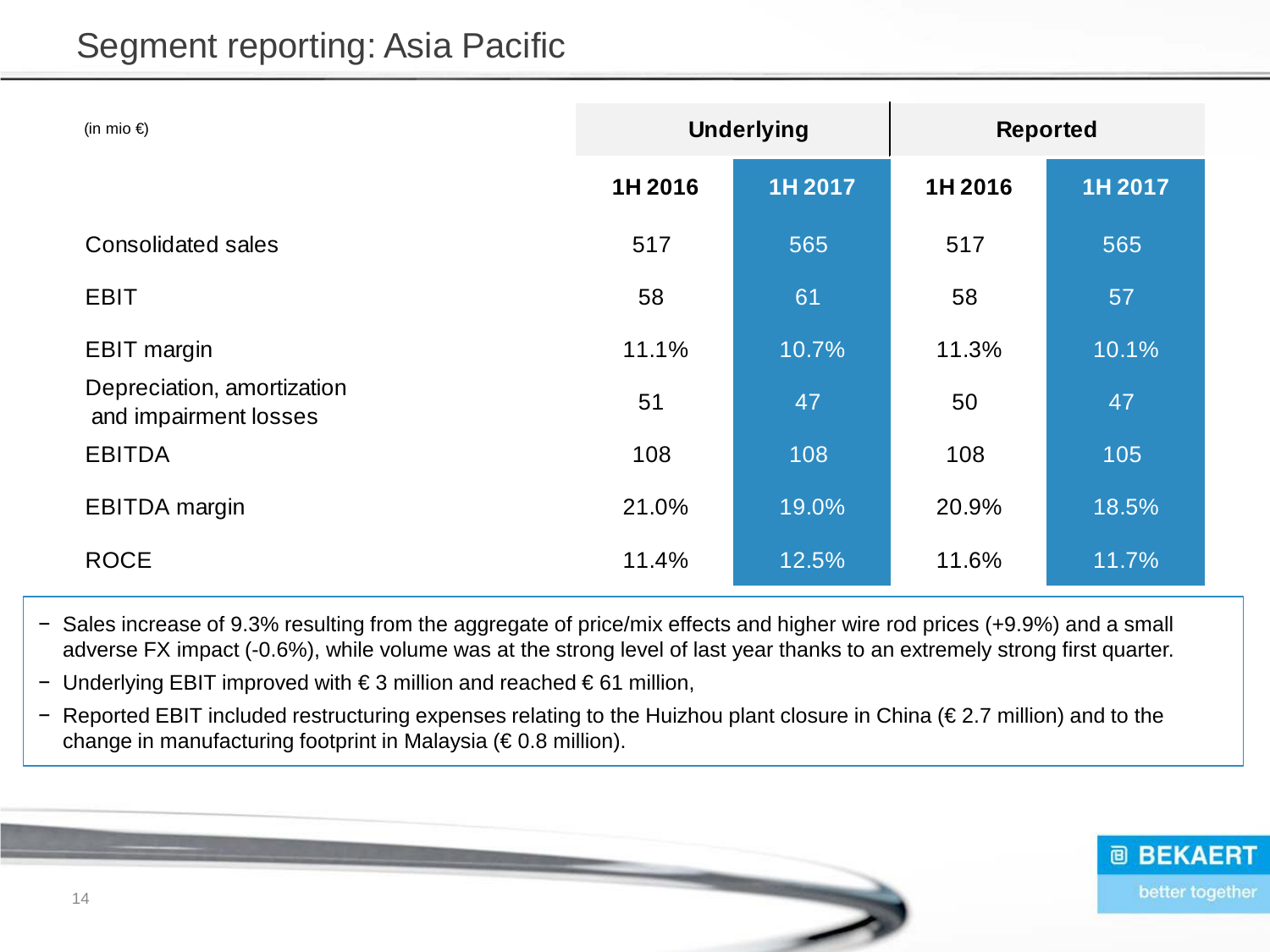## Segment reporting: BBRG

| (in mio $\epsilon$ )                                | <b>Underlying</b> |         | <b>Reported</b> |         |
|-----------------------------------------------------|-------------------|---------|-----------------|---------|
|                                                     | 1H 2016           | 1H 2017 | 1H 2016         | 1H 2017 |
| <b>Consolidated sales</b>                           | 102               | 234     | 102             | 234     |
| <b>EBIT</b>                                         | 10                | 11      | $\overline{2}$  | 11      |
| <b>EBIT margin</b>                                  | 9.6%              | 4.7%    | 2.3%            | 4.5%    |
| Depreciation, amortization<br>and impairment losses | 7                 | 11      | 5               | 11      |
| <b>EBITDA</b>                                       | 16                | 22      | 8               | 21      |
| <b>EBITDA</b> margin                                | 16.2%             | 9.4%    | 7.6%            | 9.1%    |
| <b>ROCE</b>                                         | 8.3%              | 4.3%    | 2.0%            | 4.1%    |

- − The 1H 2016 numbers did not include the Bridon entities.
- − Sales increase of 130%, predominantly as a result of the incorporation of the Bridon entities (119%), volume growth in the former Bekaert entities (+9%), favorable currency impacts (+4%) and the aggregate of price/mix effects and higher wire rod prices (-2%).
- − Weak results (EBIT, EBITDA, ROCE) reflect the difficult conditions in the Steel Ropes markets (mainly Oil & Gas). Advanced Cords continued to perform strongly.

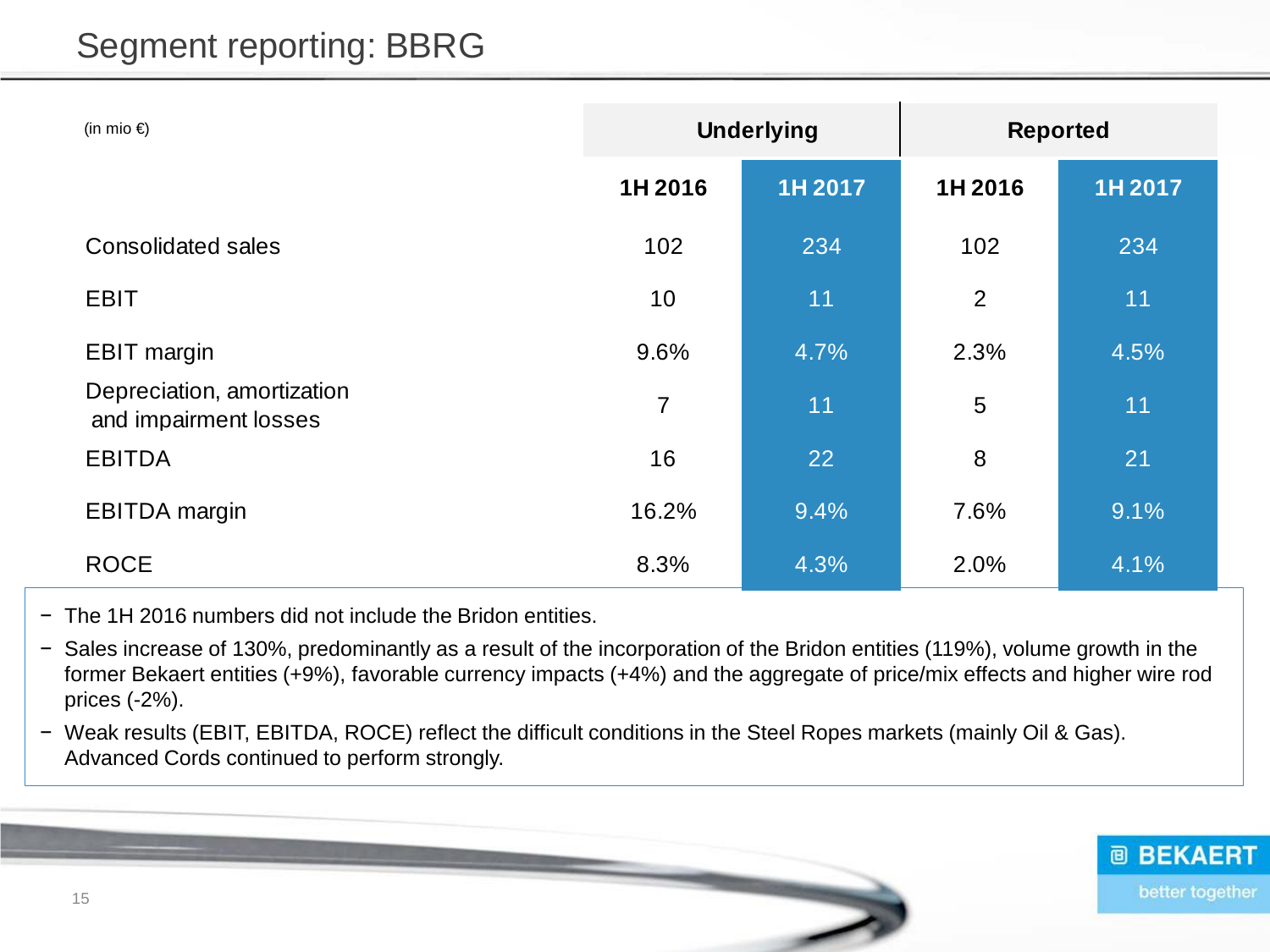| (in mio $\epsilon$ )                               | 1H 2016 | 1H 2017 |
|----------------------------------------------------|---------|---------|
| <b>EBIT</b>                                        | 143     | 197     |
| Interest income / expense                          | (28)    | (41)    |
| Other financial income and expenses                | (53)    | (35)    |
| Result before taxes                                | 62      | 120     |
| Income taxes                                       | (33)    | (42)    |
| <b>Result after taxes (consolidated companies)</b> | 30      | 78      |

− Higher net interest expense mainly due to the net debt incurred at the Bridon merger transaction.

- − Other financial results were negatively affected by the adjustment in fair value of the conversion option embedded in the convertible bonds (both the previous and the new one) ( $\epsilon$ -20.6 million in 2017 vs  $\epsilon$ -41.6 million in 2016).
- − Higher income tax expense reflecting on the one hand the improved operating result (€- 1.5 million) and on the other hand higher withholding and deferred taxes.

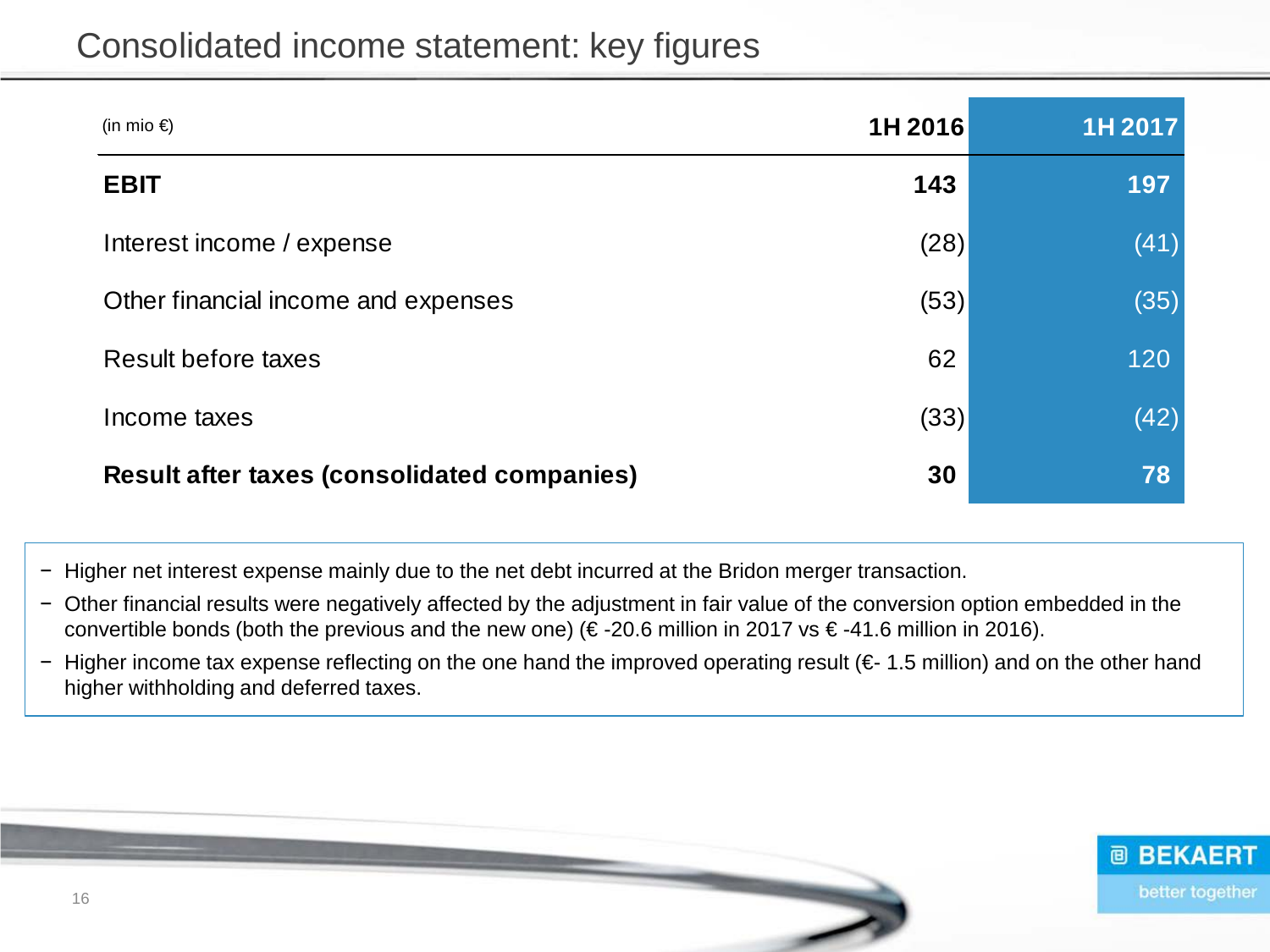| (in mio $\epsilon$ )                                  | 1H 2016 | 1H 2017 |
|-------------------------------------------------------|---------|---------|
| Result after taxes (consolidated companies)           | 30      | 78      |
| Share in the results of joint ventures and associates | 13      |         |
| <b>Result for the period</b>                          | 42      | 88      |
| Attributable to non-controlling interests             | 9       |         |
| <b>Attributable to the Group</b>                      | 33      | 87      |

− Lower results in the Brazilian joint ventures

− Results attributable to non-controlling interests reflects the lower profitability in the companies where minority stakes are held by third parties; this relates mainly to the companies in Chile and Peru and to BBRG.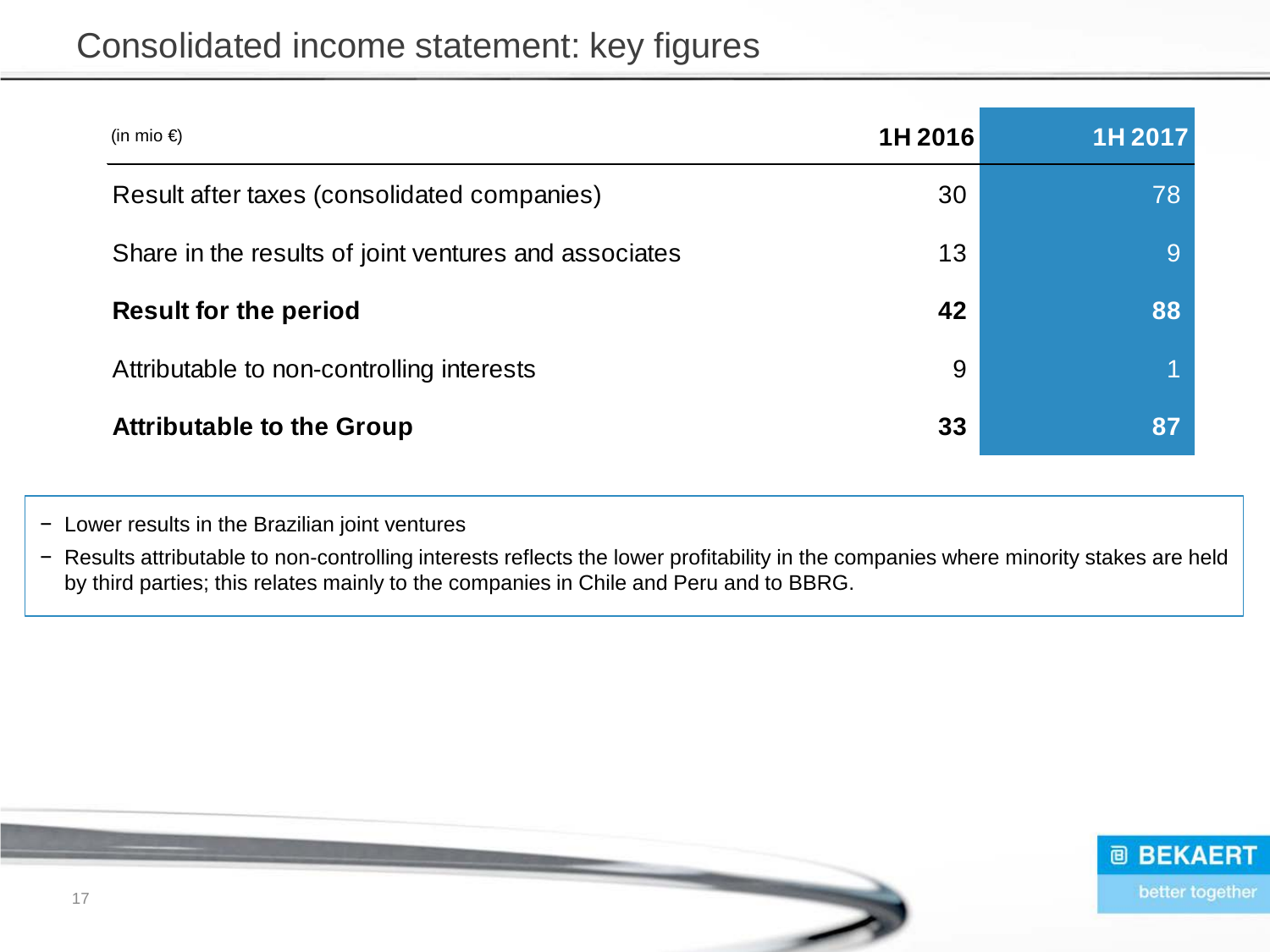| (in mio $\epsilon$ )                  | 1H 2016 | 1H 2017 |
|---------------------------------------|---------|---------|
| Gross cash flows from operations      | 201     | 205     |
| Cash flows from operations            | 115     |         |
| Cash flows from investment activities | (1)     | (81)    |
| Cash flows from financing activities  | (51)    | 17      |

− The improved operational performance reflected in Gross cash flows from operations was almost entirely offset by higher pay-outs for provisions and employee benefit obligations and income taxes.

- − The resulting cash generation was completely absorbed by higher working capital levels compared to last year-end.
- − Capital expenditure more than doubled compared to last year, Cash flows from investment activities somewhat tempered by the proceeds from the Sumaré transaction.
- − Gross financial debt increased by approx. € 100 million since year-end 2016.

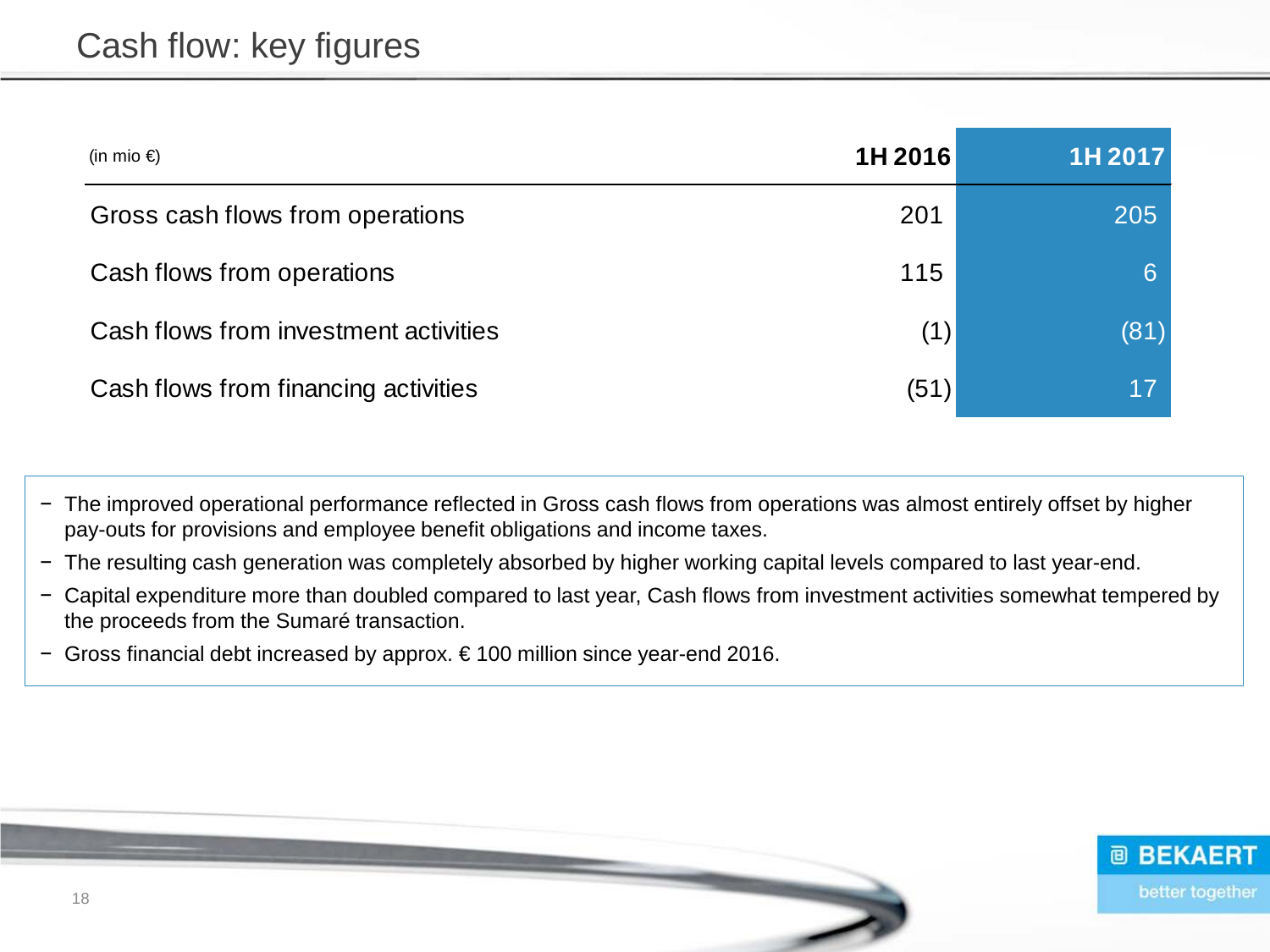| (in mio $\epsilon$ ) |       | 1H 2016 Year-end 2016 | 1H 2017 |
|----------------------|-------|-----------------------|---------|
| Inventories          | 689   | 724                   | 783     |
| Accounts receivable  | 941   | 819                   | 918     |
| Accounts payable     | (661) | (701)                 | (715)   |
| Working capital      | 968   | 843                   | 985     |

− The increase in Working Capital by € 142 million was mainly in the outstanding accounts receivable balances (+ € 138 million organic increase)

- − Currency movements had a lowering effect on Working Capital by € -47 million
- − Average working capital on sales at 21.8%, down from 22.6% at year-end 2016.

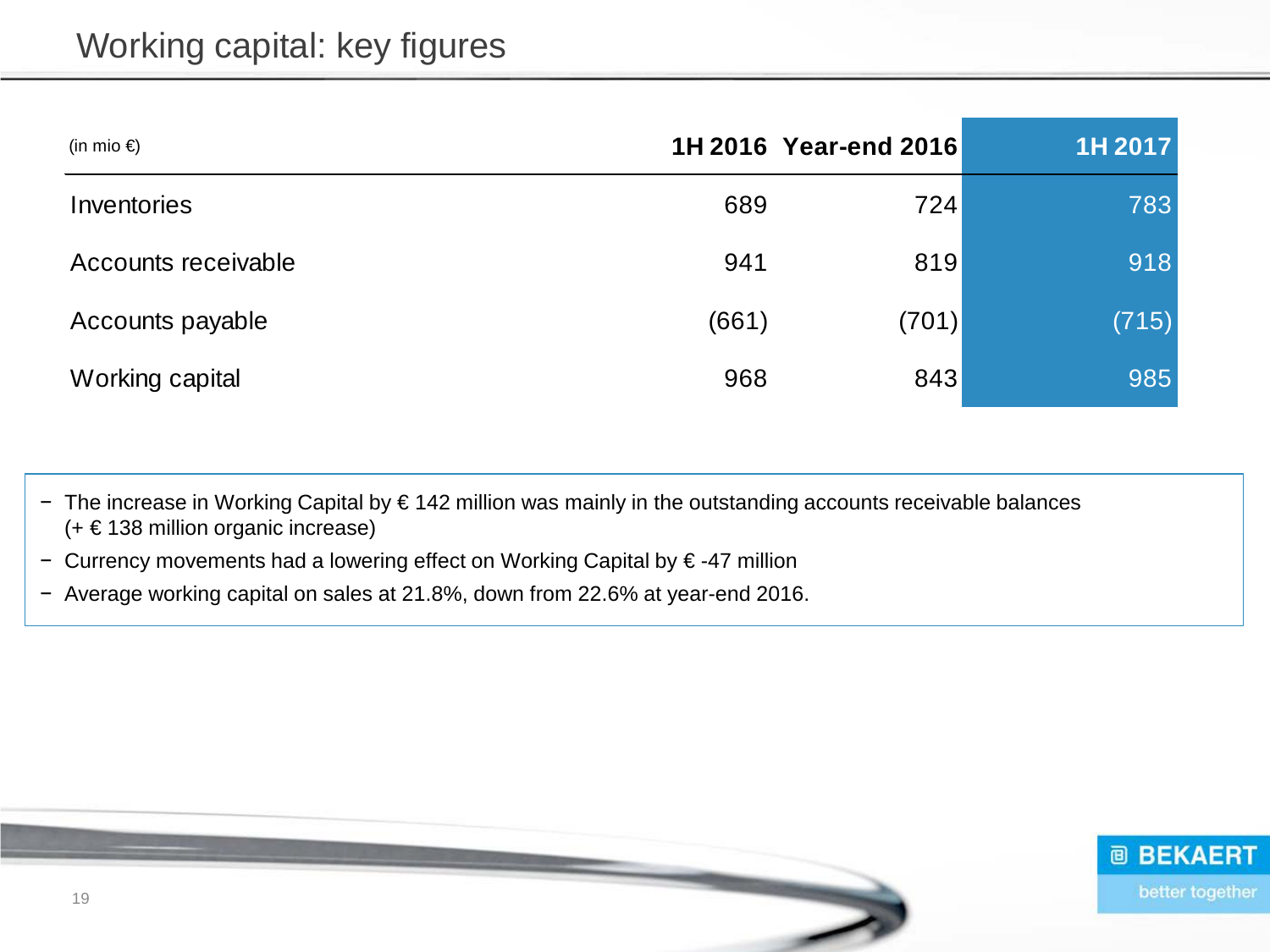## Consolidated balance sheet: key figures

| (in mio $\epsilon$ )         | Year-end 2016 | 1H 2017 |
|------------------------------|---------------|---------|
| Non-current assets           | 2 1 3 7       | 2 0 9 2 |
| <b>Current assets</b>        | 2 1 6 8       | 2 1 7 3 |
| <b>Total assets</b>          | 4 3 0 4       | 4 2 6 5 |
|                              |               |         |
| Equity                       | 1598          | 1506    |
| Non-current liabilities      | 1504          | 1 4 8 3 |
| <b>Current liabilities</b>   | 1 202         | 1 2 7 6 |
| Total equity and liabilities | 4 3 0 4       | 4 2 6 5 |

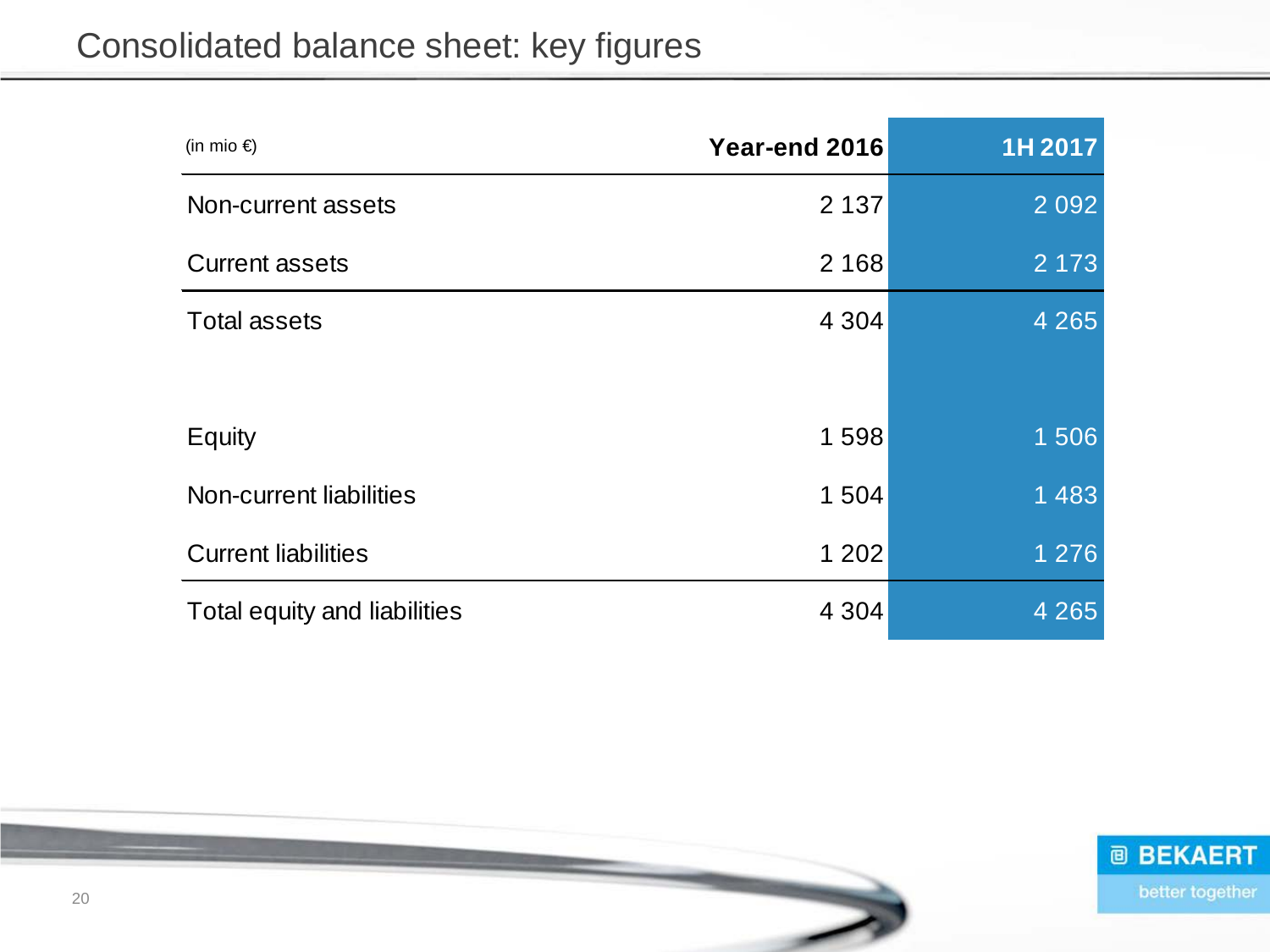| (in mio $\epsilon$ )            | 1H 2016 | Year-end 2016 | 1H 2017 |
|---------------------------------|---------|---------------|---------|
| Net financial debt              | 1 1 4 8 | 1 0 6 8       | 1 2 3 0 |
| Gearing (net debt to equity)    | 76.9%   | 66.8%         | 81.7%   |
| Net debt on EBITDA (underlying) | 2.2     | 2.1           | 2.2     |
| Net debt on EBITDA (reported)   | 2.4     | 2.2           | 2.1     |

− Gearing further increased due to the increase in net debt.

− Net debt on underlying EBITDA remained flat while net debt on reported EBITDA slightly improved.

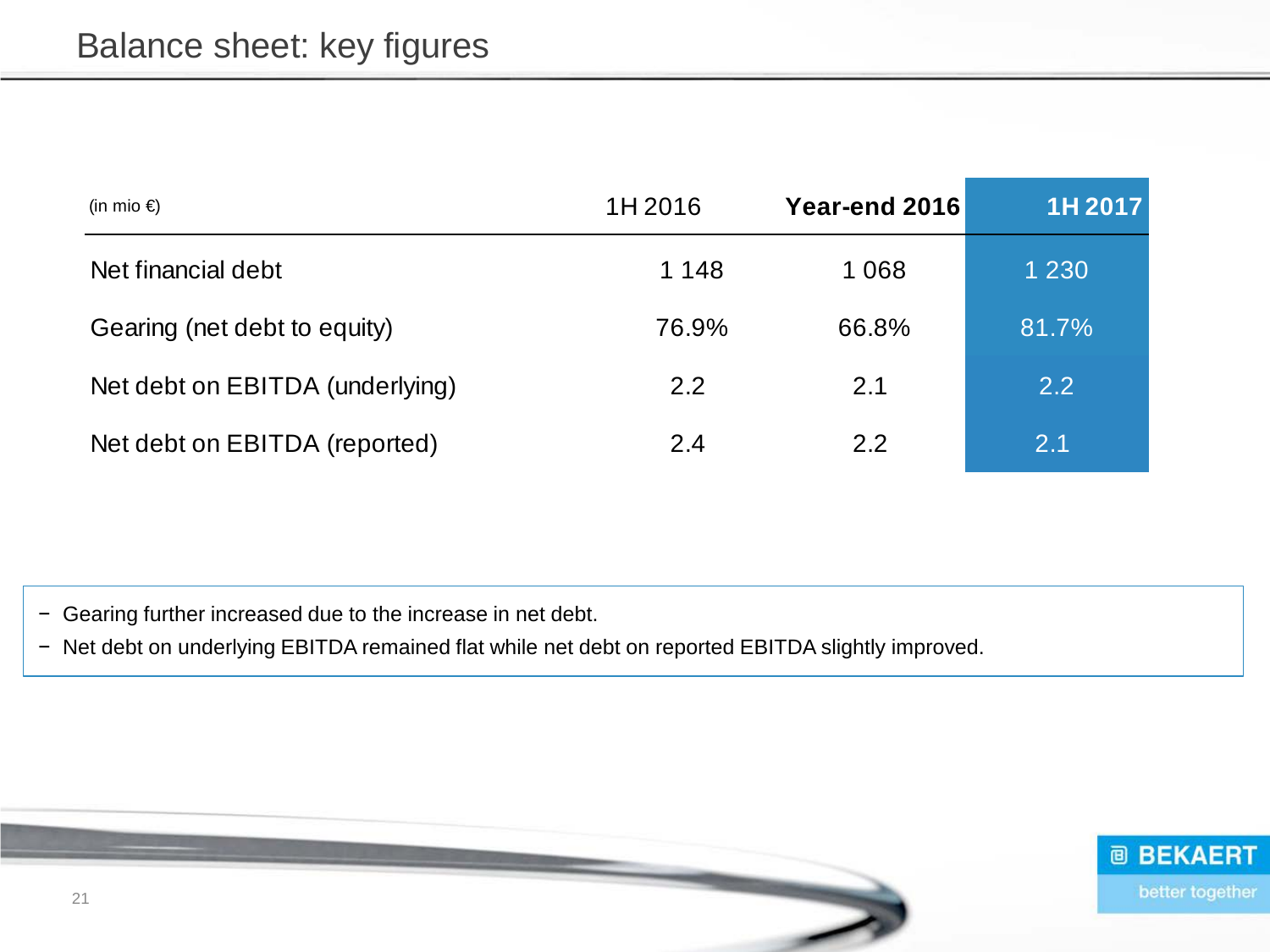|                                            | <b>Underlying</b> |         | <b>Reported</b> |         |
|--------------------------------------------|-------------------|---------|-----------------|---------|
|                                            | 1H 2016           | 1H 2017 | 1H 2016         | 1H 2017 |
| Gross profit margin                        | 19.1%             | 18.2%   | 18.7%           | 18.1%   |
| <b>EBITDA</b> margin                       | 14.2%             | 13.2%   | 13.3%           | 14.2%   |
| <b>EBIT</b> margin                         | 8.6%              | 8.4%    | 7.9%            | 9.4%    |
| Sales on capital employed (asset rotation) | 1.5               | 1.6     | 1.5             | 1.6     |
| Return on capital employed (ROCE)          | 12.7%             | 13.1%   | 11.6%           | 14.6%   |
| Return on equity (ROE)                     |                   |         | 5.7%            | 11.3%   |

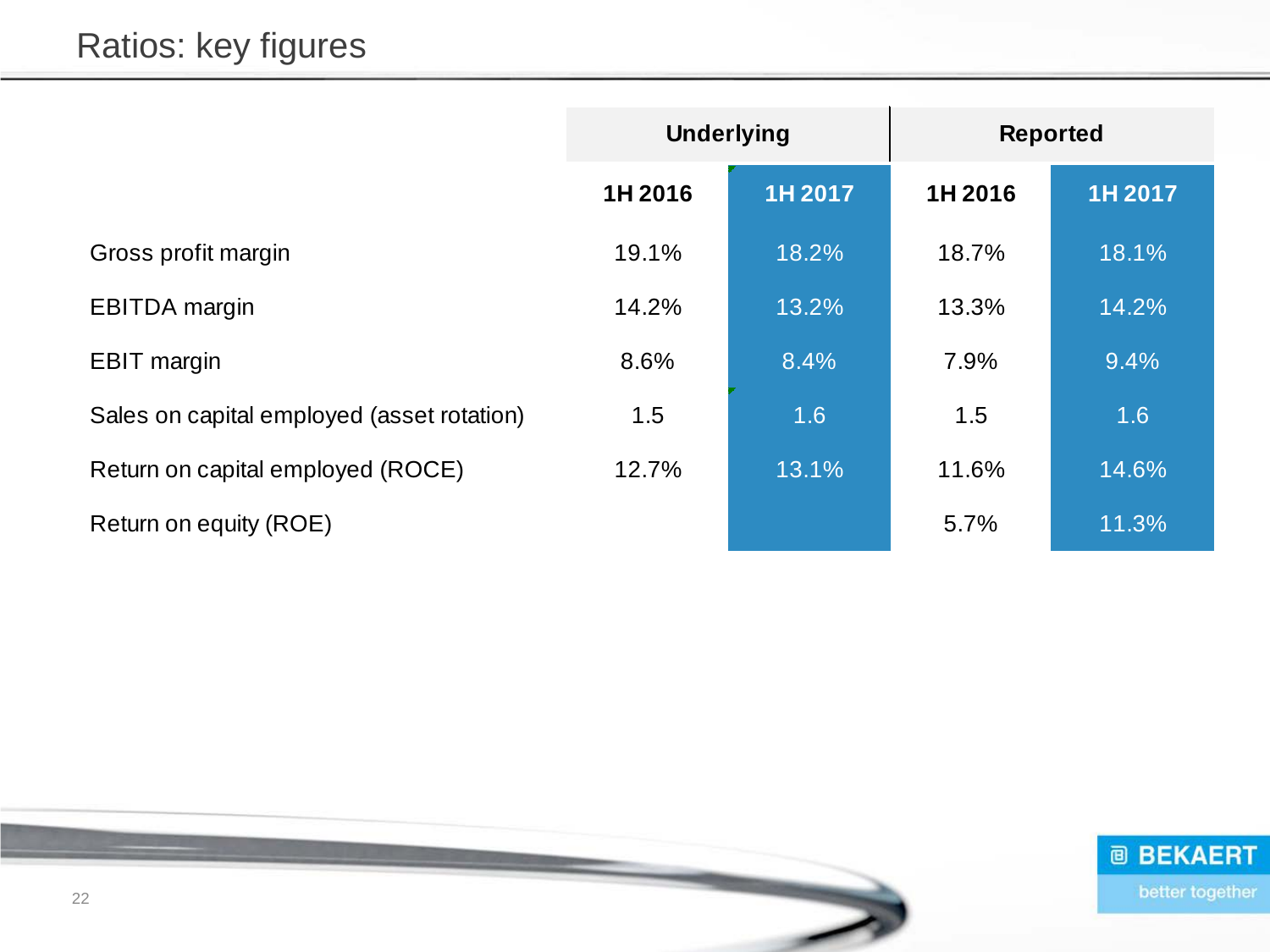## Moving forward Developments - Actions - Outlook

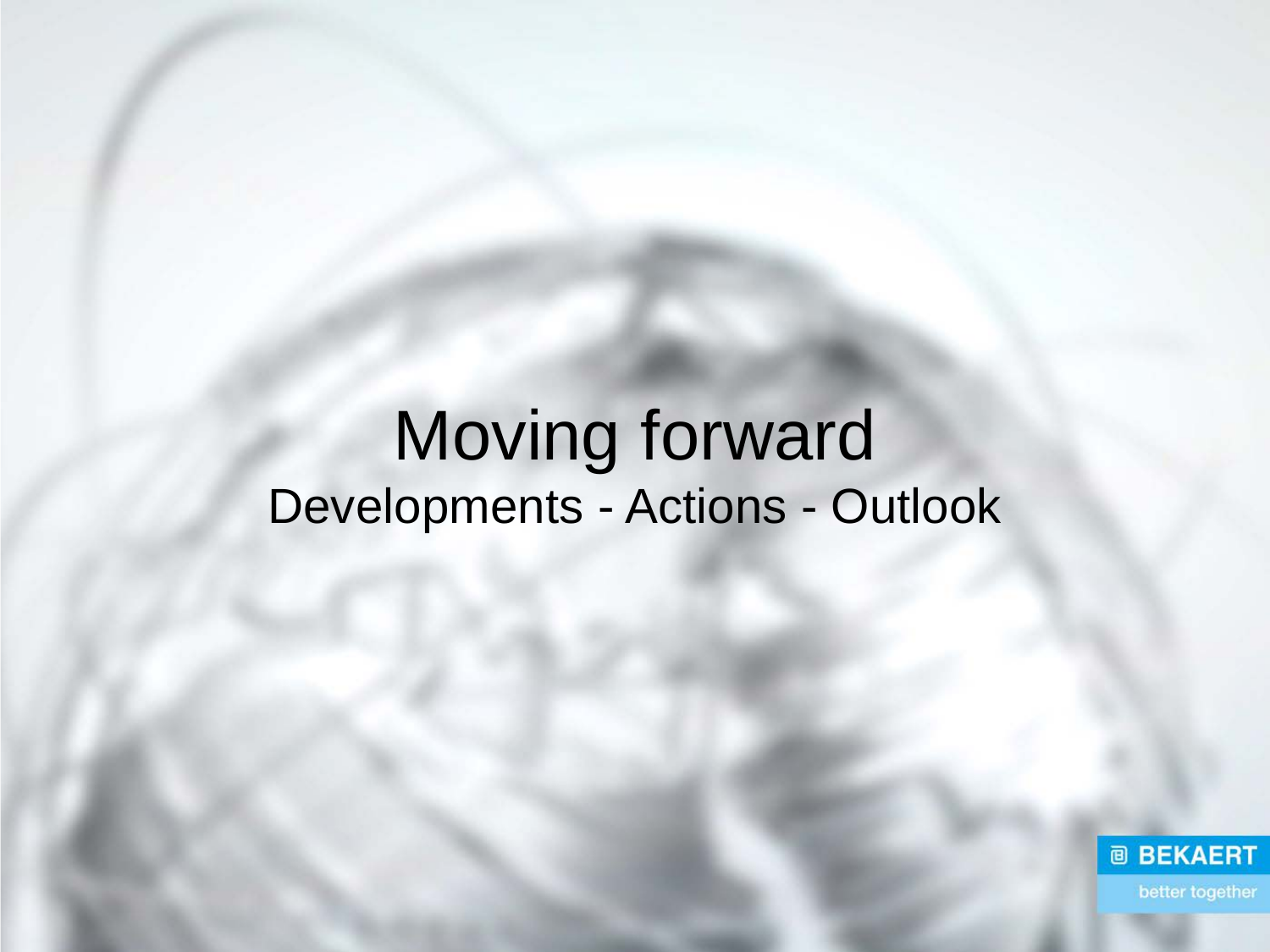#### **We see continued positive opportunities in the near future arising from:**

- the underlying strength and growth perspectives in the automotive sector;
- the margin improvement actions in Bridon-Bekaert Ropes Group;
- the confidence we have in the effectiveness of our improvement actions in North America;
- investments to expand and upgrade production capacity. We intend to invest € 250 million in property, plant and equipment in FY 2017, around  $€ 100$  million higher than last year;
- the growing impact of our transformation programs as they increase in speed and scope across the organization.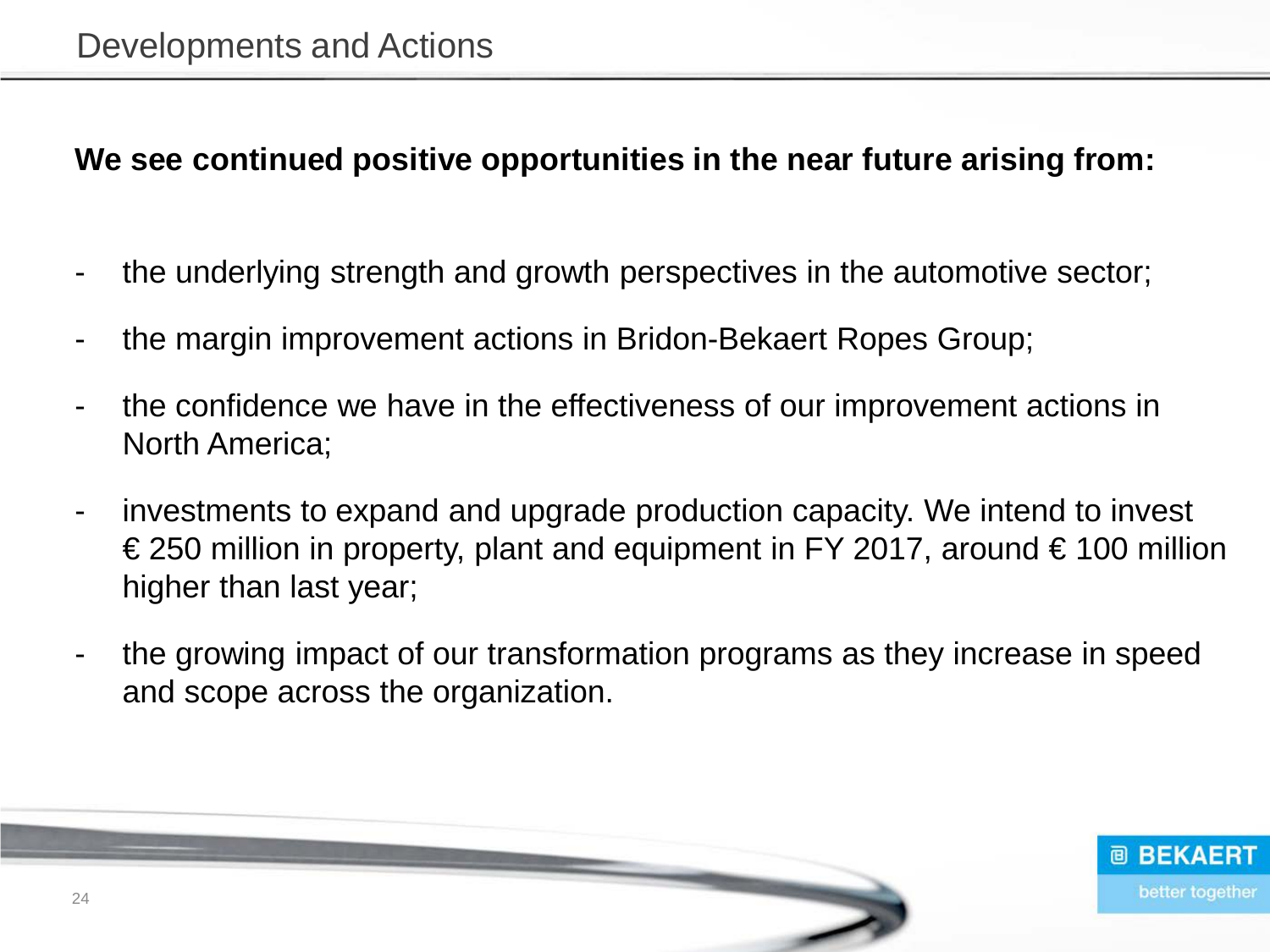On the downside, the recent integration of the Sumaré activities into the ArcelorMittal-Bekaert joint venture partnership in Brazil and the projected normal seasonality of the second half of the year will have an impact on results.

#### **We also remain cautious about:**

- fast changing raw materials price trends;
- the lack of signs of improvement in oil and gas markets in the short term;
- market developments in North America due to the uncertainty arising from US Trade and other policies;
- the continued difficult economic and political environment in Latin America;
- the effects of changes to feed-in tariffs and the technology shift in solar markets in China.

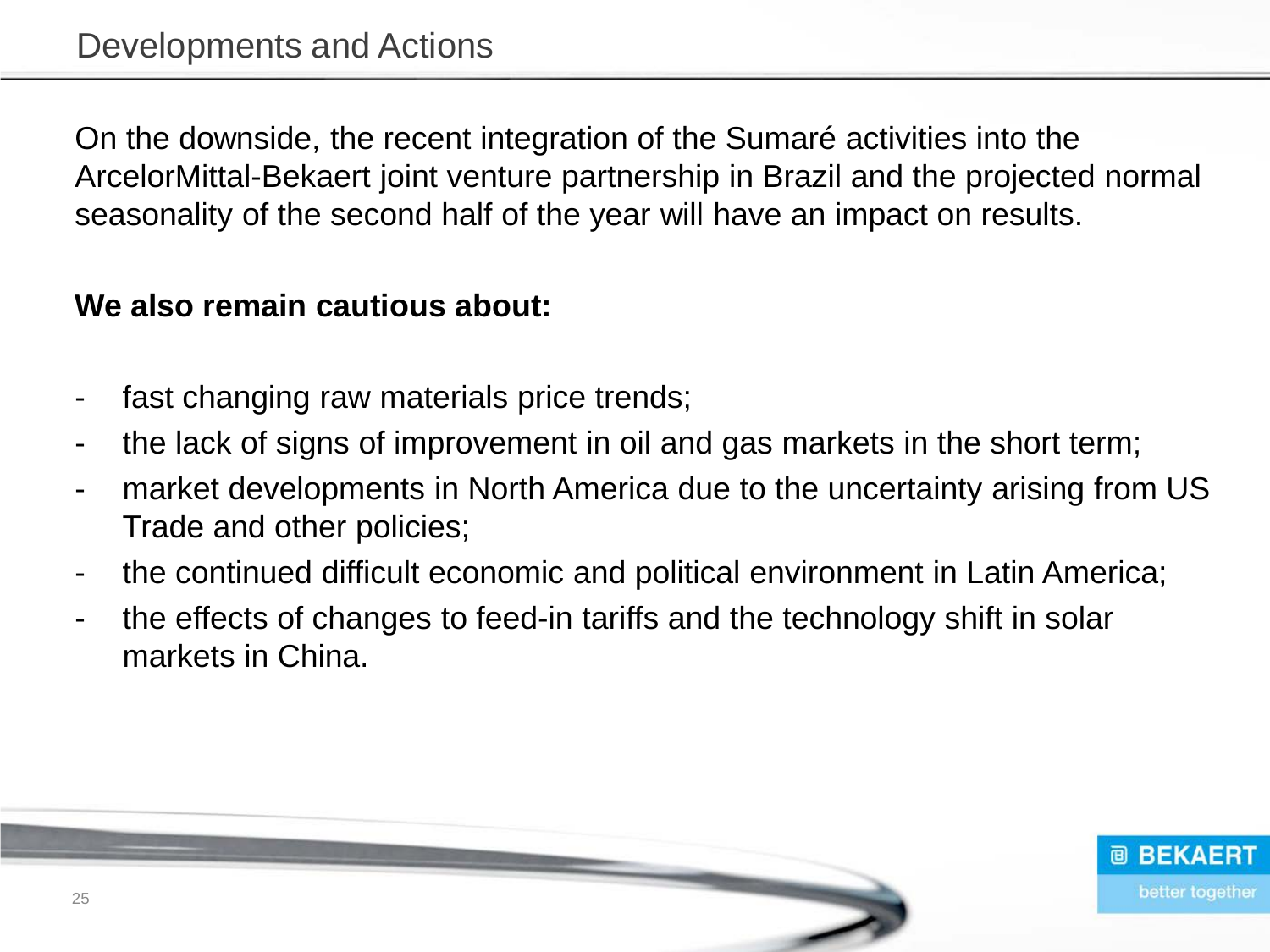We reiterate our view that we will broadly repeat in 2017 our underlying absolute EBIT of 2016.

We remain confident about our underlying strategy and the impact of our transformation actions, and believe that these will allow us to move towards a 10% margin over the coming years.

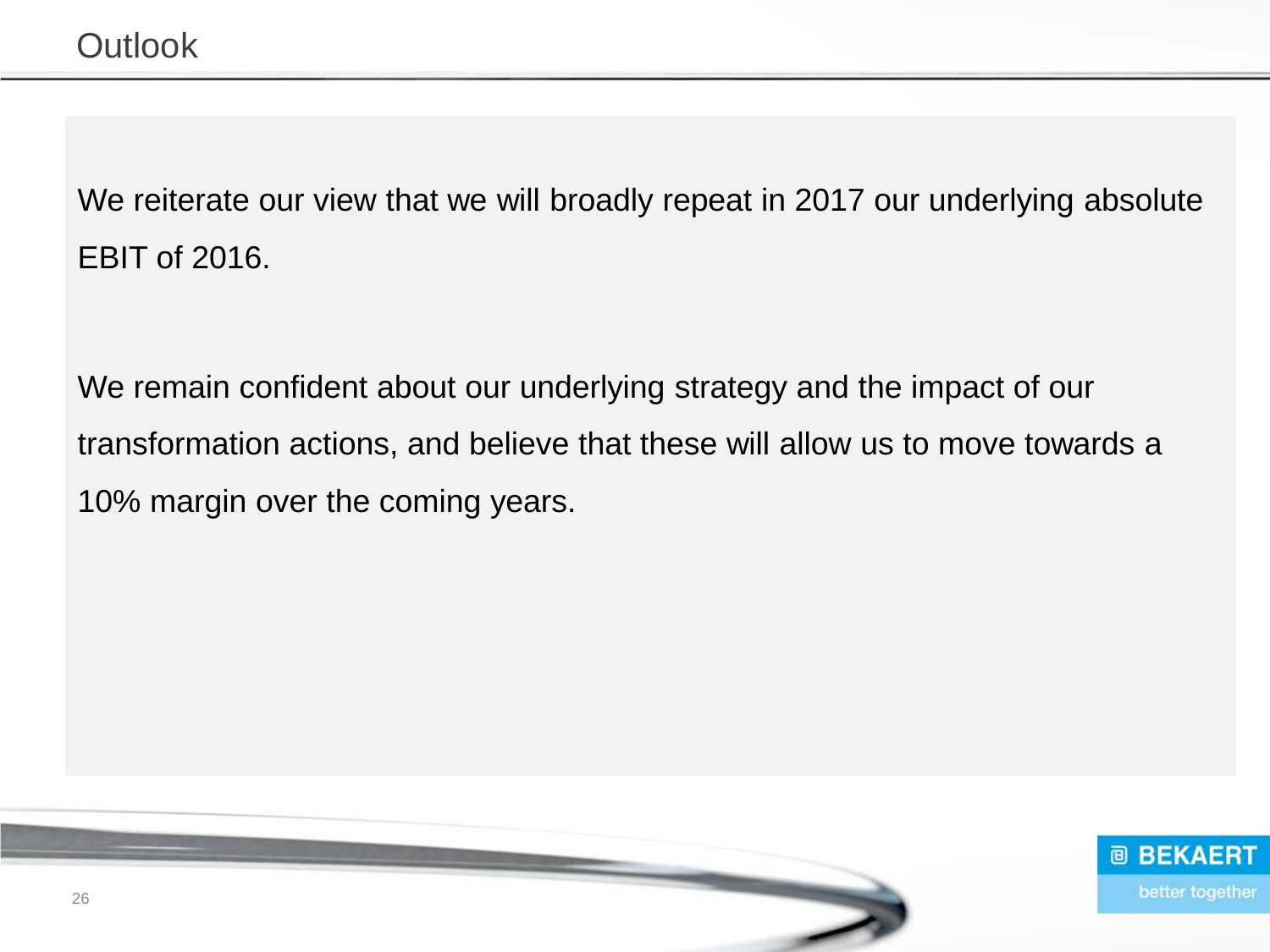Our transformation journey includes:



a manufacturing excellence program aimed at gaining competitiveness by improving the company's safety, quality, delivery performance and productivity;



a customer excellence program to drive growth and margin performance;



a supply chain excellence program to improve our planning and inventory management capability;



and a global program aimed at building business capabilities to enable the growth ambitions of the Group.

> We will increase spend during the second half in some areas of our transformation program as we invest to enable further improvement of our core capabilities, greater efficiency and speed, and prepare the business for further growth.

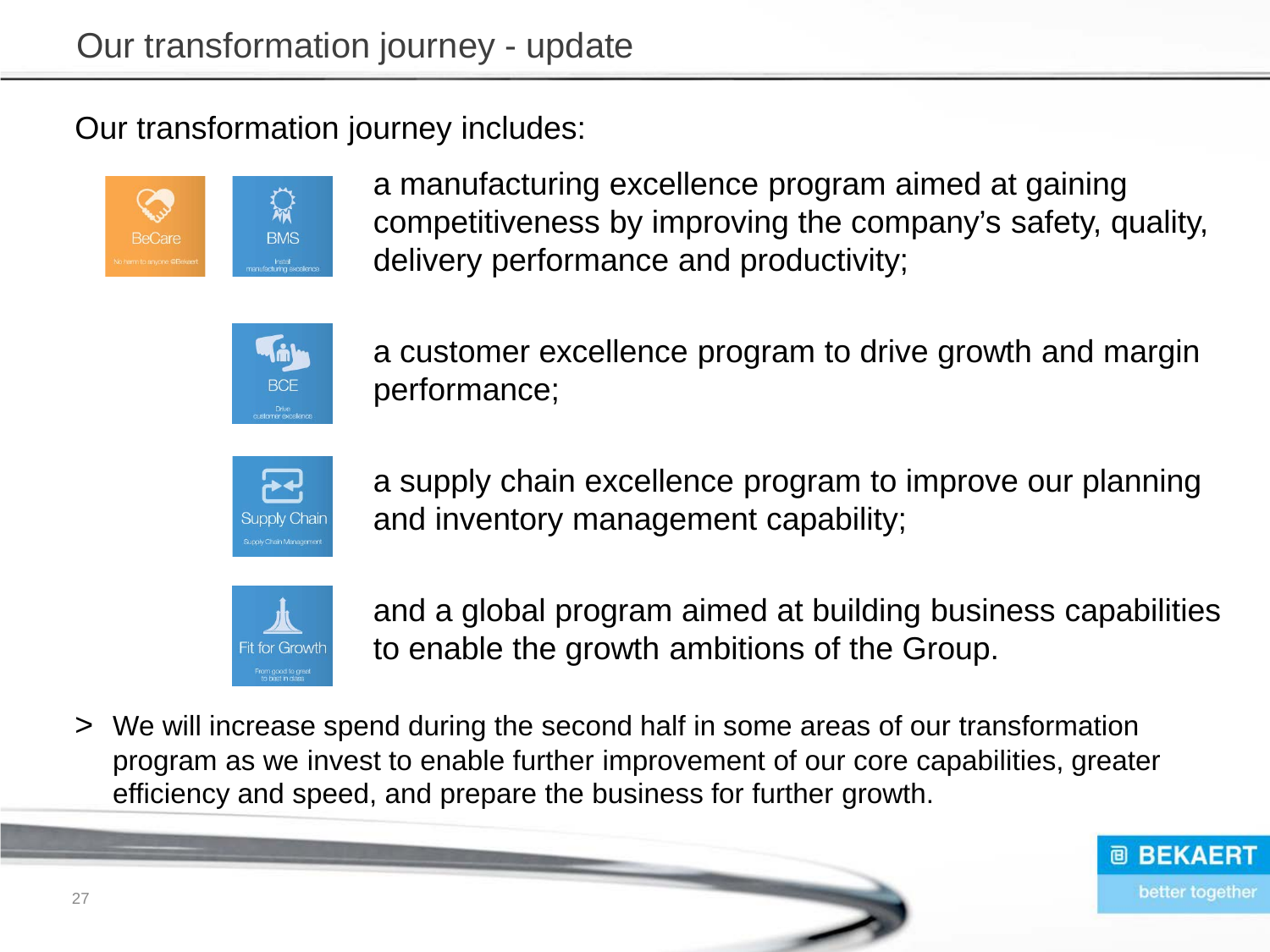# New Appointment Bekaert Group Executive

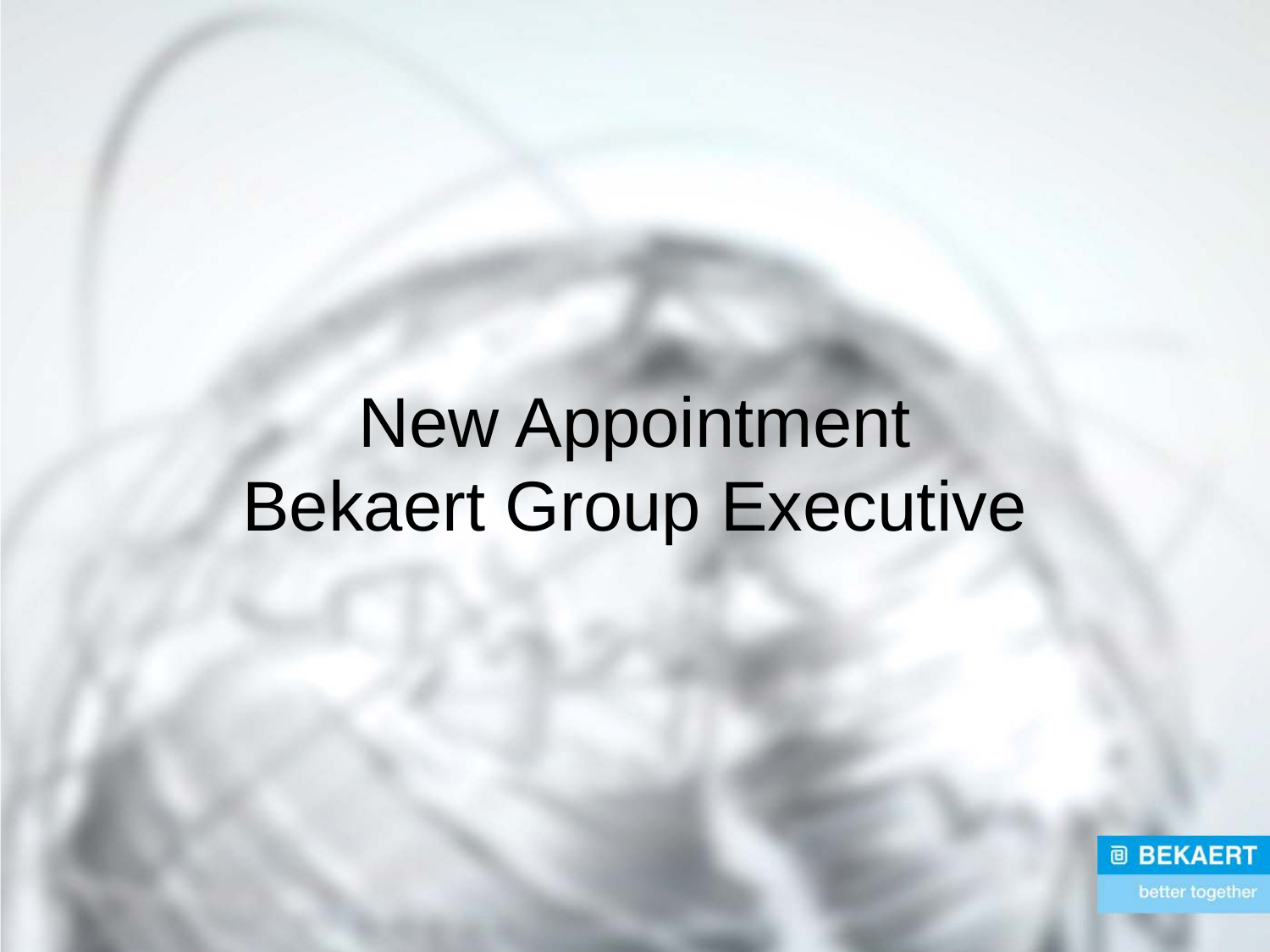#### **Rajita D'Souza will join Bekaert on 1 September 2017 as our new Chief Human Resources Officer and will be a member of the Bekaert Group Executive.**

Rajita is an Indian national who joins us from The Goodyear Tire and Rubber Company, where she has been Vice President Human Resources for EMEA over the past 6 years. Throughout her career so far, Rajita has worked in various HR leadership positions with increasing responsibility and scope, in global companies like General Electric, SABIC and Goodyear.

During this period, she has worked and lived with her family in India, The United Kingdom, The United States, Spain, The Netherlands, and Belgium.

Rajita brings with her a wealth of operational and strategic HR experience which will be very valuable, as we continue on the transformational journey of our company.

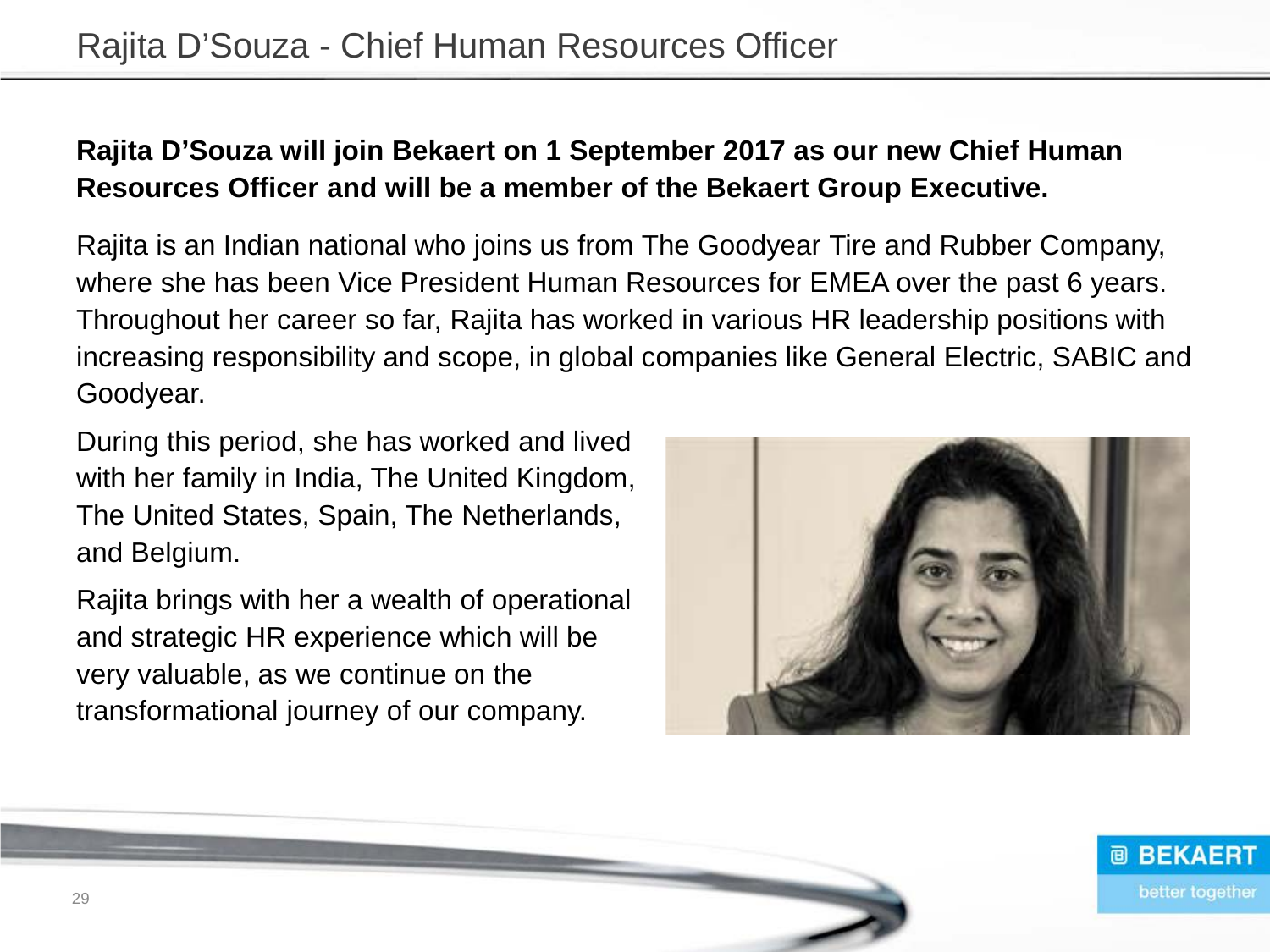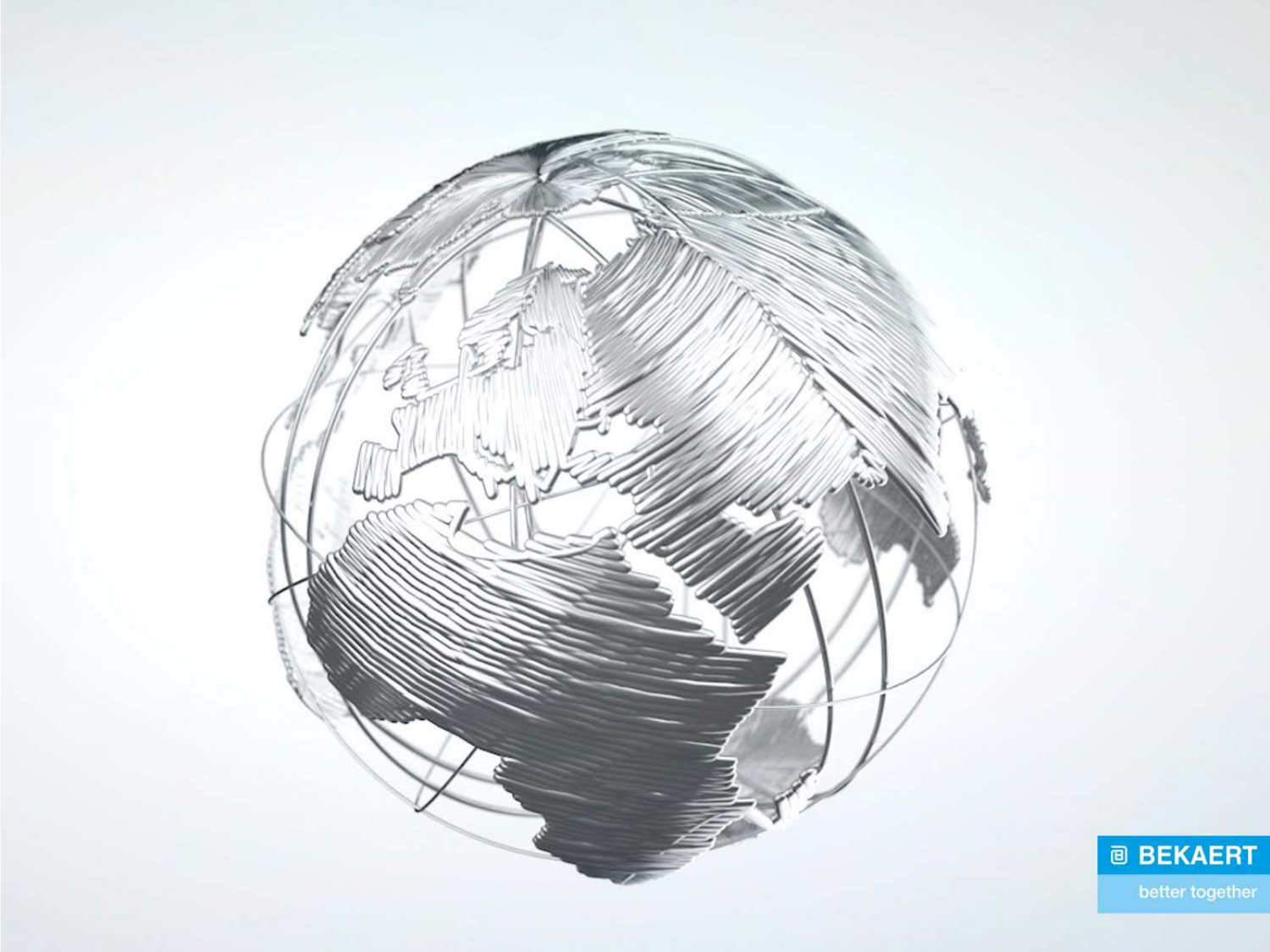This document may contain forward-looking statements. Such statements reflect the current views of management regarding future events, and involve known and unknown risks, uncertainties and other factors that may cause actual results to be materially different from any future results, performance or achievements expressed or implied by such forward-looking statements. Bekaert is providing the information in this press release as of this date and does not undertake any obligation to update any forwardlooking statements contained in this press release in light of new information, future events or otherwise. Bekaert disclaims any liability for statements made or published by third parties and does not undertake any obligation to correct inaccurate data, information, conclusions or opinions published by third parties in relation to this or any other press release issued by Bekaert.